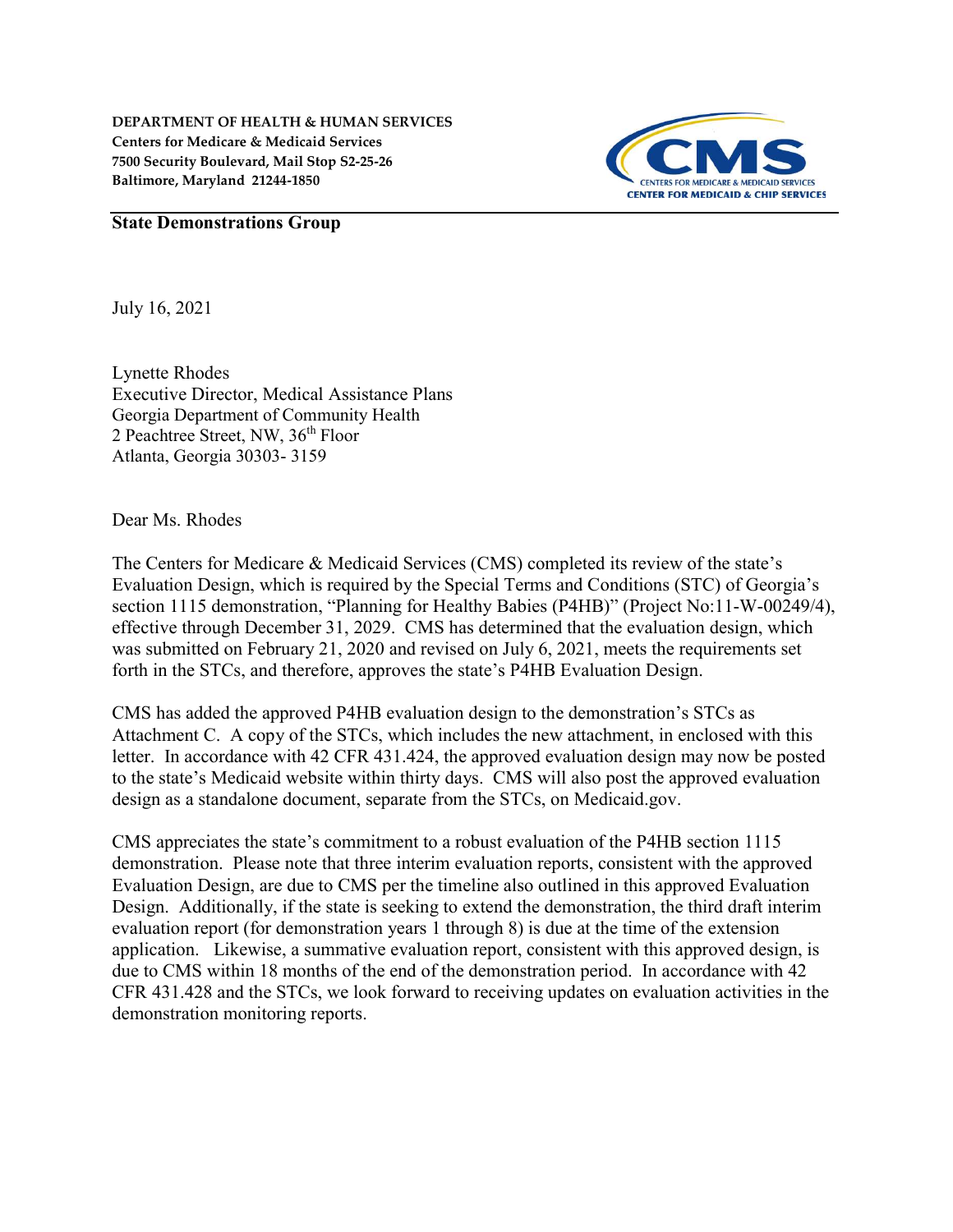We appreciate our continued partnership with Georgia on the P4HB section 1115 demonstration. If you have any questions, please contact your CMS demonstration team.

Sincerely,



Danielle Daly **Director** Division of Demonstration Monitoring and Evaluation



Andrea Casart **Director** Division of Eligibility and Coverage Demonstrations

cc: Etta Hawkins, State Monitoring Lead, CMS Medicaid and CHIP Operations Group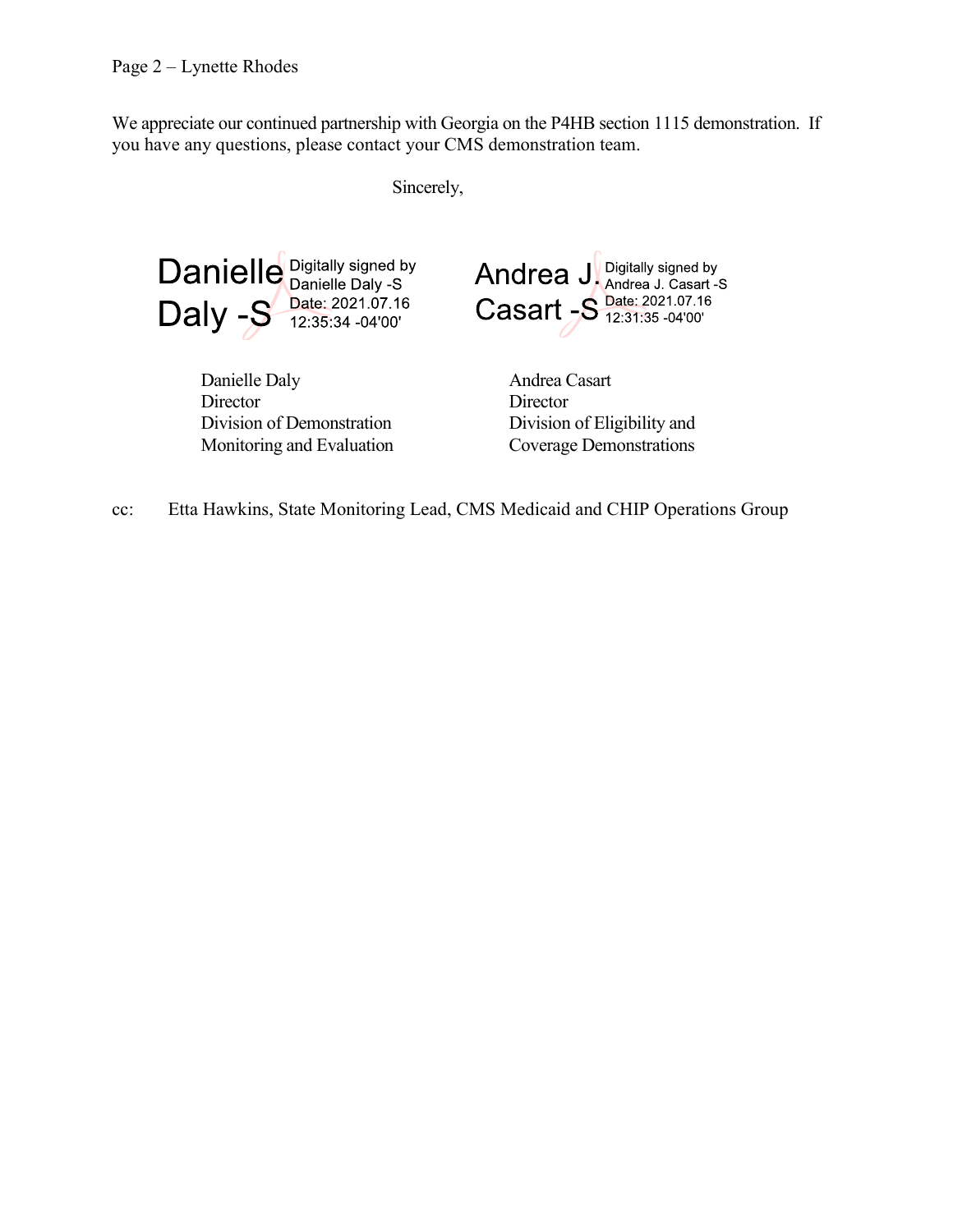## **Family Planning Section 1115 Demonstration Evaluation Design for Georgia's Planning for Healthy Babies (P4HB) Program**

### **Introduction:**

Women who use contraceptives consistently and correctly throughout the course of any given year account for only 5% of all unintended pregnancies [1]. Births resulting from unintended pregnancies are twice as likely to be publicly financed as those that are intended, costing taxpayers approximately \$11 billion annually through the Medicaid program for maternal prenatal, labor and delivery, and postpartum care and infant first year of life care [2, 3]. Data from the National Survey of Family Growth (2006-2010) demonstrate that more than half of the unintended pregnancies experienced by US parous women occur within two years post-delivery, with 70% occurring within the first year post-delivery. Not surprisingly, the use of less effective methods of contraception increases the risk for unintended pregnancy post-delivery, as does younger maternal age, lower maternal education, and Medicaid vs. private health insurance [4]. Increasing women's access to health insurance has the potential to reduce unintended pregnancy by reducing financial barriers to contraceptive use [1, 5-7]. Publicly funding family planning services are cost-effective, saving nearly \$4 in Medicaid expenditures for pregnancyrelated care for every \$1 spent. [8] Despite many policies aimed at decreasing the number of unintended births almost half of all pregnancies in the United States were characterized as unintended in 2011. [9]

From 1972 until the implementation of the Affordable Care Act (ACA), states did not have the option to provide family planning services and supplies under their Medicaid state plans to individuals otherwise ineligible for Medicaid, including parents with incomes above state eligibility levels and non-disabled adults who were not caring for children. Because the provision of family planning services has been found to be cost effective for the Medicaid program [10], the Secretary of Health and Human Services has and continues to grant Section 1115 program authority to permit states to cover family planning services and supplies for individuals not otherwise eligible for Medicaid. Currently 26 states have either Section 1115 waivers or State Plan Amendments (SPA) that cover family planning and related services for women (and sometimes, men) not otherwise eligible for Medicaid. [11]

Beginning on January 1, 2011, Georgia's Planning for Healthy Babies Program (P4HB), Georgia's section 1115(a) Medicaid Demonstration, expanded the provision of family planning services to low income and uninsured women. The P4HB program was designed to meet primary and reproductive health care needs of women deemed eligible by meeting the following criteria: 1) U.S. citizens or person with qualified proof of citizenship; 2) residents of Georgia; 3) otherwise uninsured and not eligible for Medicaid; 2) 18 through 44 years of age; 3) not pregnant but able to become pregnant; and 4) with incomes at or below 200% of the Federal Poverty Level (FPL) [now 211% FPL]. The P4HB program has a unique component which provides Interpregnancy Care (IPC) services, inclusive of nurse case management/Resource Mother outreach, to women who meet the above eligibility criteria and recently delivered a very low birth weight (VLBW) infant (<1500 grams or < 3 pounds 5 ounces). This interpregnancy care (IPC) component provides coverage for primary health care services, limited dental services, management of chronic health conditions, mental health or substance abuse treatment and detoxification, and case management services in addition to family planning services. P4HB also offers nurse case management/Resource Mother outreach services to women enrolled in the Georgia LIM (Low Income Medicaid) or ABD (Aged, Blind and Disabled) Medicaid programs who delivered a very low birth weight infant on or after January 1, 2011. In the last P4HB Annual Report, Georgia summarized the findings regarding the goals of P4HB as provided from their outside evaluator: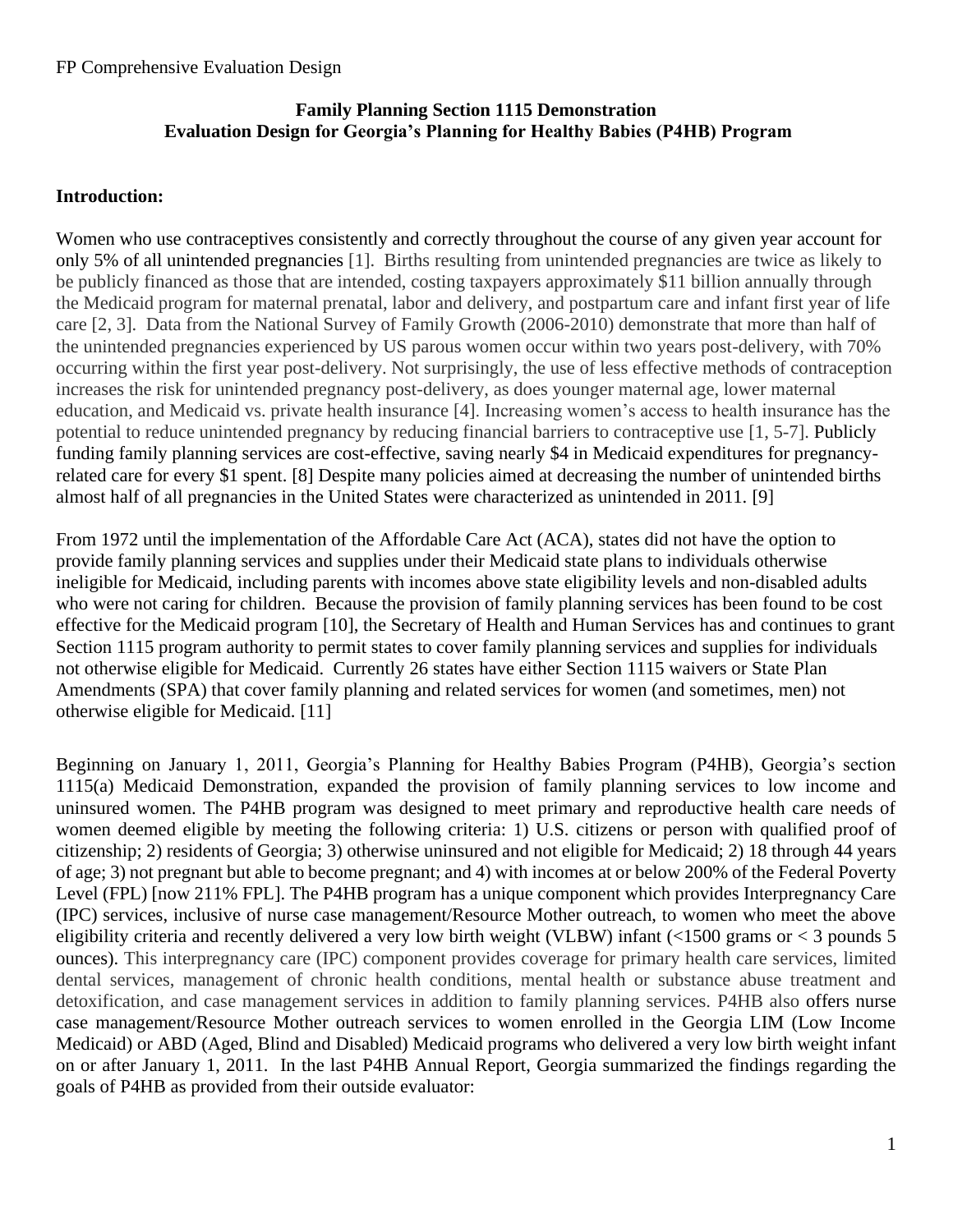The P4HB program was granted multiple temporary extensions through August 29, 2019 and the Center for Medicare and Medicaid Services (CMS) extended the P4HB waiver program effective September 1, 2019 through December 31, 2029. The approval of P4HB is based on the determination that the continued demonstration is likely to promote the objectives of Title XIX by "improving access to high-quality, person-centered family planning services that produce positive health outcomes for individuals." It is also likely to lead to positive health outcomes through its unique program component of Interpregnancy Care (IPC) which provides targeted benefits for physical and behavioral health services postpartum to otherwise uninsured women that have delivered very low birth weight (VLBW) infants in Georgia.

The postpartum period is a critical window for initiating contraception, preventive, and disease management services for women with a VLBW baby. Women are motivated to prevent pregnancy and short interpregnancy intervals [12, 13], both of which increase the risk for adverse maternal and infant health outcomes in a subsequent pregnancy [14]and are much more likely to occur among women who do not initiate contraception [15,16]. For women with chronic medical conditions and/or who experienced complications of pregnancy such as gestational hypertension or gestational diabetes, the period after pregnancy is an important period for secondary prevention and/or disease management to improve the woman's future health; for these women who will have another pregnancy, interpregnancy care also optimizes health before a subsequent pregnancy [17]. The postpartum period is also a particularly important period for women to seek treatment for perinatal mood and anxiety disorders and substance use disorders that may be not be addressed during pregnancy and which can cause adverse maternal [18] and infant health outcomes.

As part of a section 1115 demonstration authority, the state must conduct an evaluation of the demonstration, and provide regular monitoring reports to CMS to inform policy decisions. States must submit an evaluation design, interim and summative evaluation reports, and annual monitoring reports as per 42 CFR 431.424. Since its implementation in 2011 and under the original STCs from CMS the outside evaluator has completed quarterly and annual reports on key outcomes, available a: [https://medicaid.georgia.gov/planning-healthy](https://medicaid.georgia.gov/planning-healthy-babies-quarterly-reporting-0)[babies-quarterly-reporting-0.](https://medicaid.georgia.gov/planning-healthy-babies-quarterly-reporting-0) The original evaluation design was based on a quasi-experimental, pre/post analysis of key outcomes. Below is a short summary of these findings:

- P4HB was associated with the following positive outcomes for Georgia's Medicaid population:
	- o decreased unintended pregnancies;
	- o decreased teen births;
	- o decreased very short (< 6 months) interpregnancy intervals; and
	- o increased age at first birth*.*
- Implementation of P4HB was not associated with changes in the rates of VLBW and LBW and the percent LBW and VLBW Medicaid paid births has increased 2009 (pre-P4HB) to 2018 (post-P4HB) period.
- P4HB enrollees who utilize covered services are less likely to conceive quickly and have improved outcomes in subsequent pregnancies relative to Right from the Start (RSM) women who do not enroll and to P4HB enrollees who do not utilize services.
- Women enrolled in IPC *and* participating were less likely to have clinically inappropriate interpregnancy intervals (< 12 or 18 months) than eligible women who do not enroll.
- Women enrolled in IPC and participating were significantly *less likely* to have an adverse outcome (fetal death, stillbirth, VLBW or LBW infant) in subsequent deliveries than RSM women not enrolling.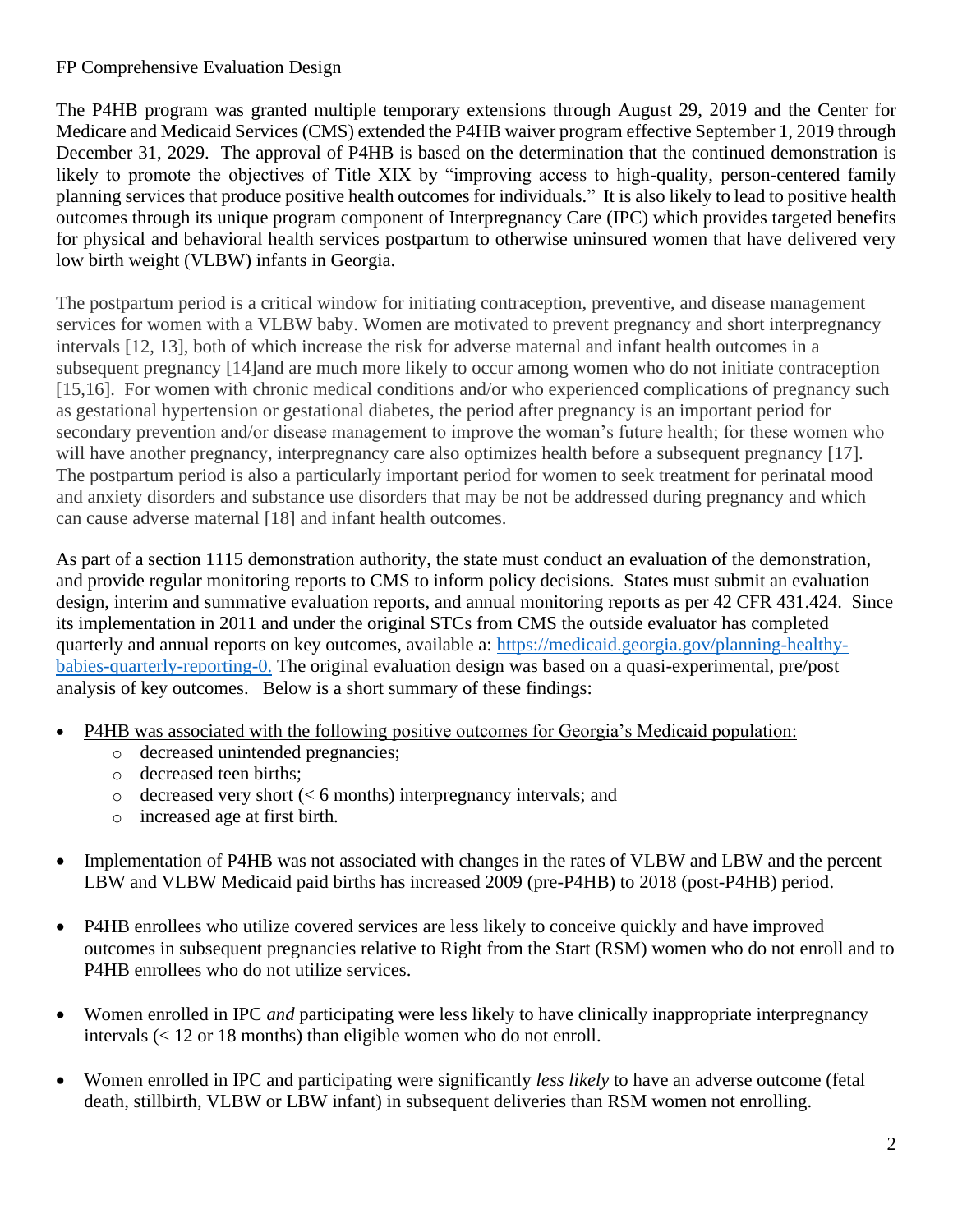• Low-income Medicaid mothers who participate in RM only benefits are far less likely to have a repeat pregnancy within 12 to 18 months postpartum.

Currently, Georgia has not expanded Medicaid under the Affordable Care Act (ACA) and an estimated 405,000 Georgia women of reproductive age remained uninsured in 2017. [19] Roughly 20% of these uninsured women are in the age range targeted by P4HB. The highest rates of uninsured are among Hispanics, single mothers, those with income < 138% Federal Poverty Level (FPL) and unemployed. [18]. The P4HB program remains a critically important source of partial coverage for women of reproductive age not otherwise insured.

# **A. Demonstration Objectives/Goals**

In general, the purpose of a family planning demonstration is to provide Medicaid coverage for family planning and/or family planning-related services in states that have not elected to include these benefits in their state plan through the new eligibility group authorized in section 1902(a)(10)(A)(ii)(XXI) of the Social Security Act (the Act). As noted, Georgia has not expanded to this new eligibility group.

The minimum goals generally held by CMS for family planning demonstrations include:

- 1. **Ensure access** to family planning and/or family planning-related services for low-income individuals not otherwise eligible for Medicaid; and
- 2. **Improve or maintain health outcomes** for the target population because of access to family planning services and/or family planning-related services.

Under its initial and extended demonstration period, the P4HB program in Georgia goes beyond the minimum goals generally held for family planning demonstrations by specifying the following objectives:

- 3. Reduce Georgia's Medicaid low birth weight (LBW) and VLBW rates;
- 4. Reduce the number of unintended pregnancies in Georgia Medicaid;
- 5. Reduce Georgia's Medicaid costs by reducing the number of unintended pregnancies by women who otherwise would be eligible for Medicaid pregnancy-related services;
- 6. Provide access to IPC services for eligible women who have previously delivered a VLBW infant; and
- 7. Increase child spacing intervals through effective contraceptive use.

The evaluation design outlined below includes quantitative data collection, including survey data with open ended qualitative questions to examine the effects of the P4HB program on key process and outcomes measures.

# **B. Drivers of Outcomes and Evaluation Questions/Hypotheses**

# **B.1Primary and Secondary Drivers of Outcomes**

Our approach to the conceptual framework follows that proposed and refined by Andersen [21]. This model asserts that the use of health care services is driven by the predisposing (e.g., age, race/ethnicity, and education level), enabling (e.g. income, insurance) and need (health risks) characteristics of individuals within the context of the health care system and external environment in which their behavior is determined. Their use of health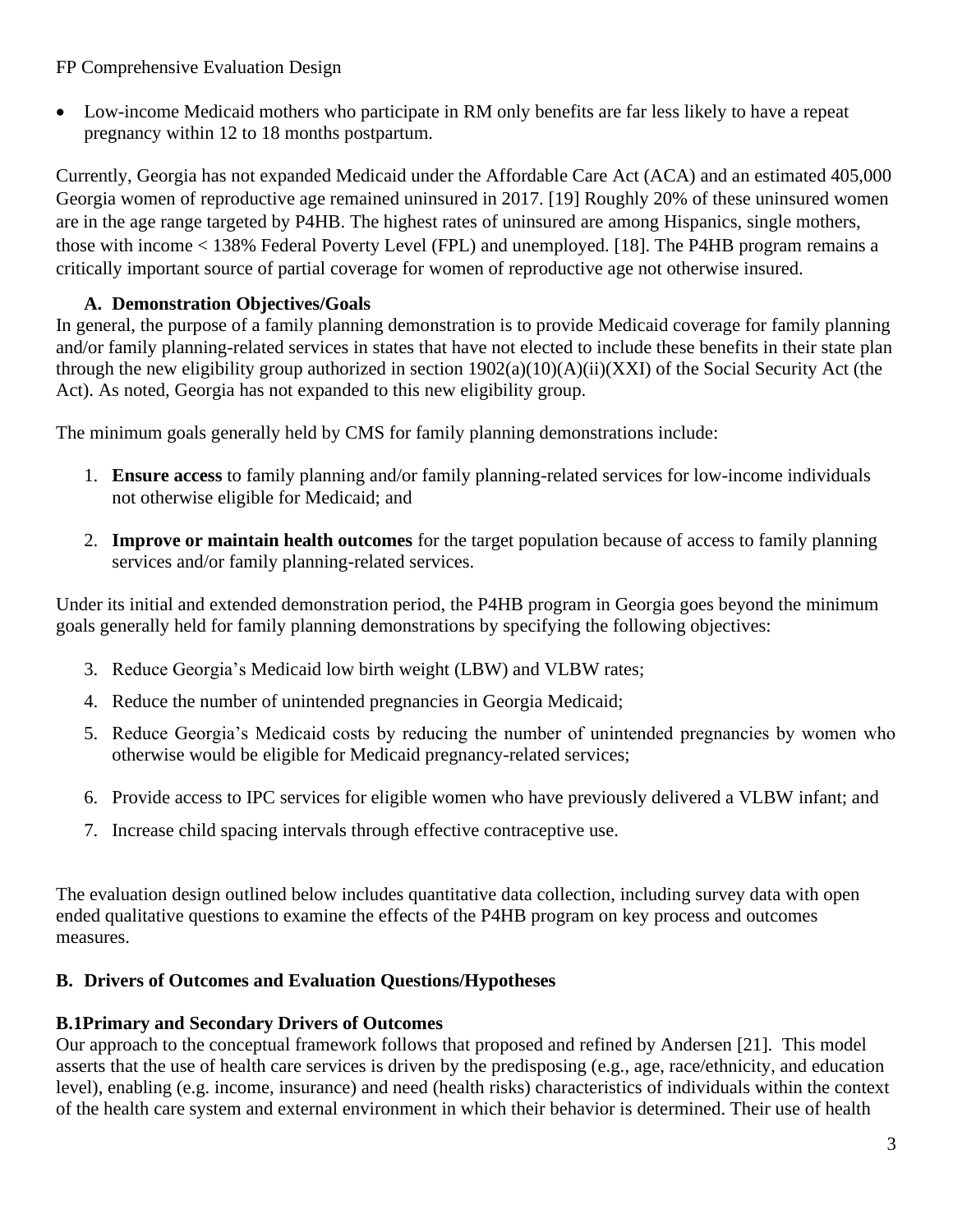care services and personal health practices are hypothesized to result in the final outcomes of health status and consumer satisfaction. Our overriding hypothesis is that insurance and hence, reduced out-of-pocket costs through the P4HB program components, lead to increased use of primary and family planning services by women 18-44 and otherwise uninsured in Georgia. In turn, this leads to decreased rates of unintended or mistimed pregnancies. In addition, the receipt of expanded case management/social support services through the IPC and RM components leads to increased use of post-partum health care services and improved health outcomes and any subsequent pregnancy/delivery.

In the Driver Diagrams below, we state the overall aims and related outcomes as well as the primary and secondary drivers to meet these aims and achieve the anticipated outcomes of the P4HB program. Given the differences in the eligible women and the services covered by the FP only and IPC/RM only components, we present separate driver diagrams for each. This allows us to highlight the different aims and 'drivers' specific to these program components. For brevity, we denote the women of reproductive age [18 to 44] who are eligible for P4HB as women of reproductive age (WRA) in the following diagrams.

# **Family Planning Only Diagram**

The overall goal of Medicaid family planning waivers is to ensure access and use of family planning services among persons not otherwise eligible for Medicaid. This is a similar overarching goal of the FP component of P4HB for low-income women ages 18-44. Related to this overall goal, specific goals of P4HB are to reduce unintended pregnancies among Georgia Medicaid live births and their related costs as well as increase child spacing through effective contraceptive use. The following driver diagram shows the primary and secondary drivers to achieving these goals within the FP only component.

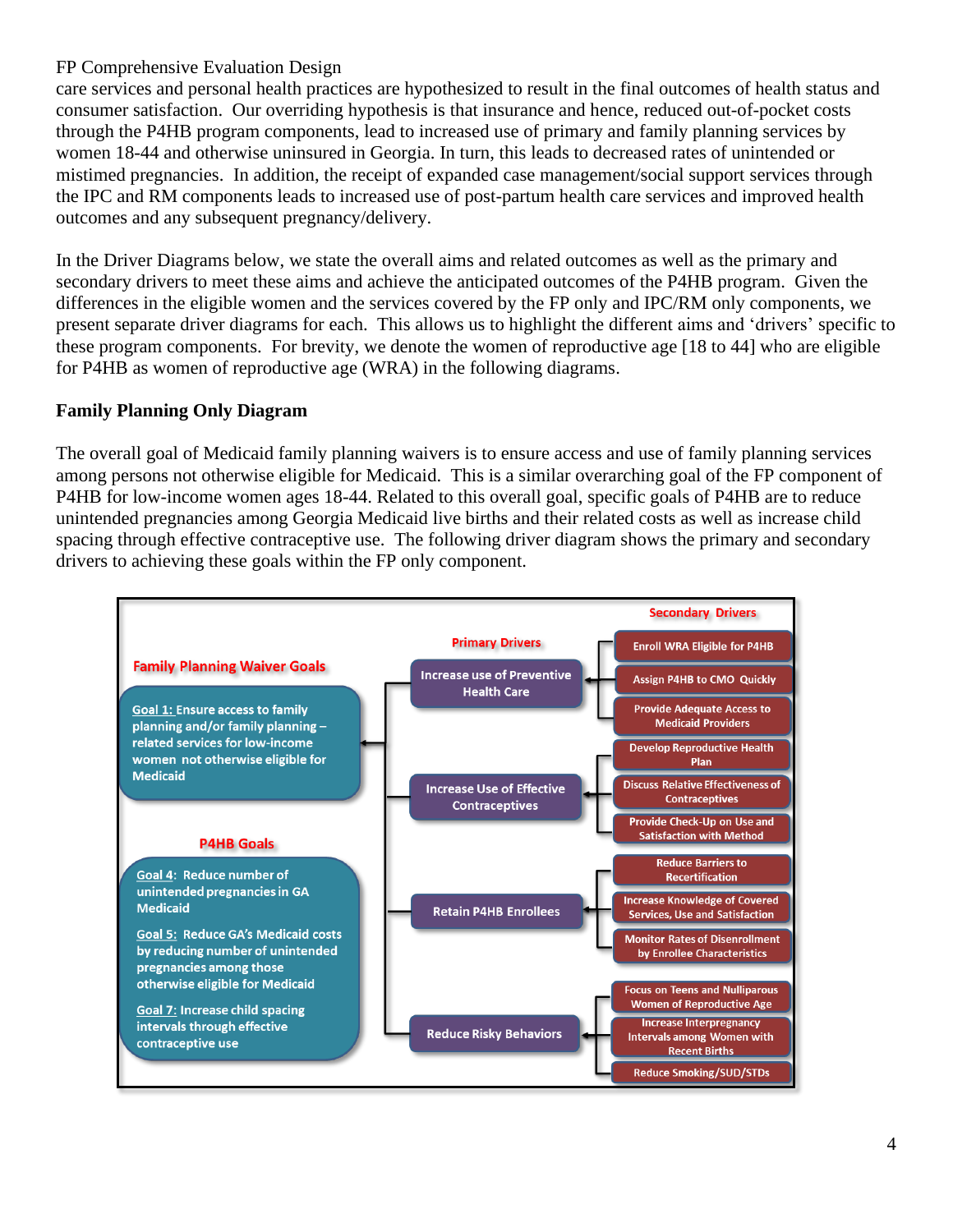A primary driver with the FP only component is the increased use of preventive services (e.g., STD testing/treatment, family planning visits). Secondary drivers that affect this use is enrollment of a significant portion of eligible women of WRA into P4HB and once enrolled, assignment to one of the four Medicaid CMOs. The CMOs provide access to a network of primary and specialty providers that accept Medicaid and can provide family planning and family planning-related services. A primary driver to reducing unintended pregnancies is the use of contraceptives that are known to be effective if used appropriately; in our evaluation we use the WHO tiers of effectiveness which emphasize the use of long-acting reversible contraceptives (LARCs). Secondary drivers in increasing the use of effective contraceptives include providers' development of reproductive health plans with WRA in P4HB, discussion of the relative effectiveness of contraceptives and follow-up with enrollees on their satisfaction and appropriate use.

A primary driver to achieving the aim of increased use of family planning services among P4HB enrollees is their retention in the program as long as they are eligible. Recertification of eligibility can create barriers to retention and in turn, disrupt their use of effective family planning services. Secondary drivers therefore include reducing these barriers, increasing knowledge of covered services and monitoring reasons for disenrollment to assure that uninsured eligible women do not lose access to effective contraceptives. Since a large portion of the VLBW infants born to Medicaid insured women are first births a primary driver of reductions in LBW/VLBW is the reduction of risky behaviors including teen births/first births. Secondary drivers include reductions in other risks such as smoking and substance abuse. Among teens or other WRA with a recent birth, reductions in short (<18 months) interpregnancy intervals is an important secondary driver.

# **IPC/RM Only Diagram**

Another overall goal of family planning waivers is to improve or maintain health outcomes for the target population because of access to family planning or family planning-related services. Specific to P4HB, the goals of the IPC/RM only components of P4HB are to increase the use of primary care (inclusive of family planning services) as well as the additional RM and related social support services needed by these women. Their eligibility is predicated on a recent VLBW infant and they are deemed to be at high-risk for a repeat poor birth outcome. If this goal is achieved for these women, the expected outcomes are better managed chronic conditions, optimal interpregnancy intervals and fewer maternal morbidities for those with a subsequent pregnancy. The ultimate outcomes would be a higher rate of full-term infants and lower rates of LBW/VLBW infants among births to these Medicaid insured women. The following driver diagram shows the primary and secondary drivers to achieving these goals within the IPC/RM only component.

A primary driver to reducing risks among these women is the enhanced case management included in their benefit package. This entails the assessment of chronic conditions such as hypertension or diabetes and provision of health care services postpartum that can better manage them. This applies to physical as well as mental health conditions; referrals to providers able to treat mental health and substance abuse disorders (SUD) is a secondary driver. Secondary drivers that affect the ability of the program to meet its goals are the enrollment of new mothers of VLBW infants soon after delivery. Once enrolled, increased rates of any postpartum visit as well as rates of use of primary care are secondary drivers.

The RM component of P4HB is designed to help these mothers get to their health care provider, make connections to social services in their community and remain connected to the provider system. The RMs are deployed by the CMOs but less is known about the process of employment and/or deployment of this important resource or their use by P4HB enrollees. An important secondary driver is a contact by the RM soon after delivery and enrollment in IPC/RM only components. Other secondary drivers include increasing the rate of contact between the RM and P4HB enrollee as well as a clear assessment of the types of social services needed.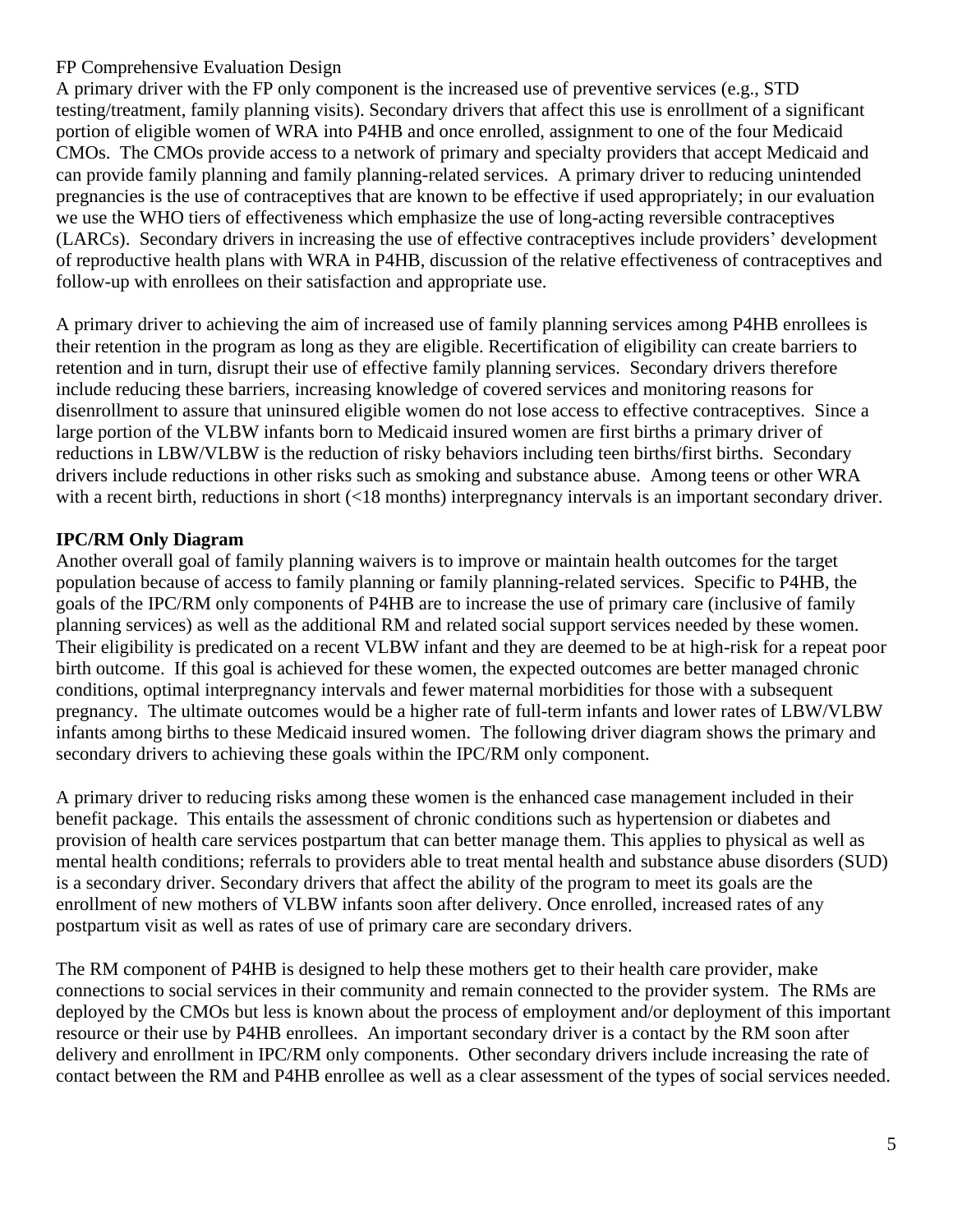

The RM component should help reduce the barriers these women face due to social determinants of health in their personal and community lives. A primary driver is the use of referred social services that can address such needs. Secondary drivers include clear connections between the CMO providers and community service entities, increased knowledge about these supporting entities among the IPC/RM only women and data on the rate at which the RMs increase use of needed social support services. A primary driver is an increase in interpregnancy intervals for the IPC/RM only women. Included in the services these women should receive is a reproductive health plan that makes them aware of the risks of a short or non-optimal interpregnancy interval (<18 months); this is a secondary driver. Increasing the use of contraceptives that are known to be effective if used appropriately (e.g., LARCs) is a key secondary driver. As the use of LARCs is increased the goals of lower maternal morbidities in subsequent pregnancies and lower rates of preterm and LBW/VLBW births can potentially be achieved.

# **B.2 Evaluation Questions and Analysis**

In **Table 1** below we state the research questions, hypothesized effects, and the data sources we propose to use to address the research questions in the evaluation of P4HB. Each of six core research questions are aligned within the seven goals of either family planning waivers generally or the specific goals of P4HB as noted earlier. Under each goal, we include the: 1) associated research question, 2) hypothesis, 3) data sources, 4) brief analytic approach and 5) description of treatment and control groups where applicable. We include both process measures (e.g., enrollment, receipt of medically appropriate care) and outcome measures (e.g. birth weight, interpregnancy intervals) in this table. A detailed description of the analytic approaches is included in section C: Methodology. We note that our proposed evaluation goes beyond the basic measures noted by CMS for evaluation of family planning demonstrations and includes data, measures, and analyses specific to the unique IPC and RM only components of P4HB.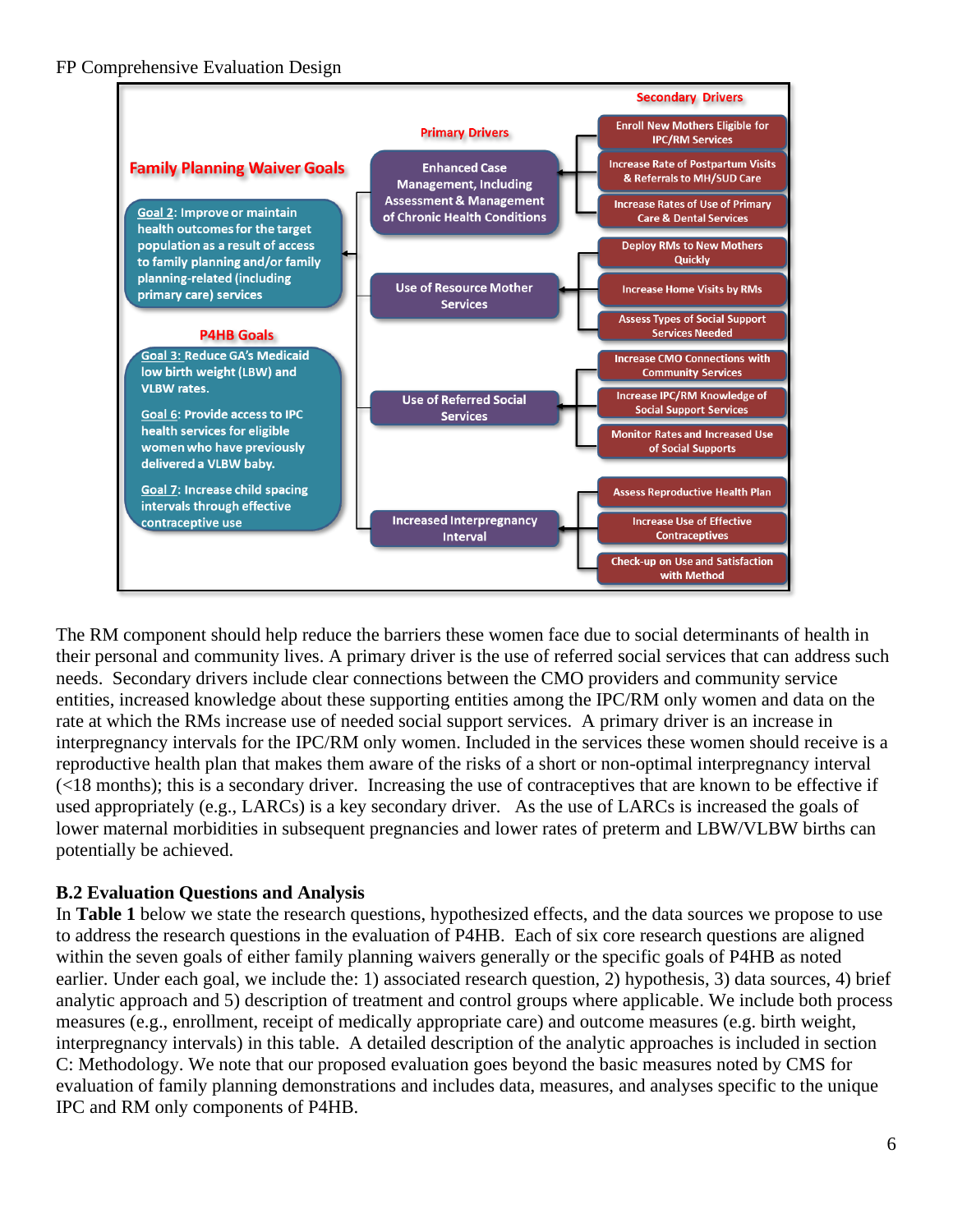We confirm that state-specific files (e.g., Medicaid administrative and financial data, vital records and Pregnancy Risk Assessment Monitoring System or PRAMS) will be made available to the outside evaluator. We also include data and analyses from publicly available sources where helpful in completing this evaluation.

# **Table 1. Key Evaluation Questions, Hypotheses, Measures, Data Sources and Analytic Approach by Demonstration Goals**

| <b>Summary of Key Evaluation Questions, Hypotheses, Measures, Data Sources and Analytic Approach</b>                                                                                                          |                                                                                                                                                                                                                                              |                                                                                                                                                                      |                                                                                                                                                                                                                                       |                                                                                                                                                                                                        |  |  |
|---------------------------------------------------------------------------------------------------------------------------------------------------------------------------------------------------------------|----------------------------------------------------------------------------------------------------------------------------------------------------------------------------------------------------------------------------------------------|----------------------------------------------------------------------------------------------------------------------------------------------------------------------|---------------------------------------------------------------------------------------------------------------------------------------------------------------------------------------------------------------------------------------|--------------------------------------------------------------------------------------------------------------------------------------------------------------------------------------------------------|--|--|
|                                                                                                                                                                                                               | by Demonstration Goals                                                                                                                                                                                                                       |                                                                                                                                                                      |                                                                                                                                                                                                                                       |                                                                                                                                                                                                        |  |  |
| <b>Hypotheses</b>                                                                                                                                                                                             | <b>Anticipated Measures</b>                                                                                                                                                                                                                  | <b>Data</b>                                                                                                                                                          | <b>Analytic Approach</b>                                                                                                                                                                                                              | Treatment /                                                                                                                                                                                            |  |  |
|                                                                                                                                                                                                               |                                                                                                                                                                                                                                              | <b>Sources</b>                                                                                                                                                       |                                                                                                                                                                                                                                       | <b>Control Groups</b>                                                                                                                                                                                  |  |  |
|                                                                                                                                                                                                               |                                                                                                                                                                                                                                              |                                                                                                                                                                      | Demonstration Goal 1: Ensure access to family planning and/or family planning-related services for individuals not                                                                                                                    |                                                                                                                                                                                                        |  |  |
| otherwise eligible for Medicaid.                                                                                                                                                                              |                                                                                                                                                                                                                                              |                                                                                                                                                                      |                                                                                                                                                                                                                                       |                                                                                                                                                                                                        |  |  |
|                                                                                                                                                                                                               | <b>Research Question 1: How did beneficiaries utilize covered health services?</b>                                                                                                                                                           |                                                                                                                                                                      |                                                                                                                                                                                                                                       |                                                                                                                                                                                                        |  |  |
| P4HB enrollees will<br>utilize FP services and/or<br>FP related services at                                                                                                                                   | Number (and % of total<br>enrolled) FP only and IPC/RM<br>enrollees who had a FP and/or                                                                                                                                                      | Medicaid<br>administrative<br>data on                                                                                                                                | Descriptive statistics (frequencies<br>and %s); Chi-square or T-test of<br>differences across CMO,                                                                                                                                    | Not Applicable                                                                                                                                                                                         |  |  |
| desired rates.                                                                                                                                                                                                | FP related service encounter in<br>the year.                                                                                                                                                                                                 | enrollment,<br>encounters.                                                                                                                                           | racial/ethnic and age groups.                                                                                                                                                                                                         |                                                                                                                                                                                                        |  |  |
| P4HB enrollees will<br>utilize FP services and/or<br>FP related services at<br>desired rates inclusive of<br>contraceptive methods.                                                                           | Number (and % of total<br>enrolled) FP only and IPC/RM<br>enrollees who used any<br>contraceptive method in the<br>year.                                                                                                                     | Medicaid<br>administrative<br>data on<br>enrollment,<br>encounters, and<br>drug files.                                                                               | Descriptive statistics (frequencies<br>and %s); Chi-square or T-test of<br>differences across CMO,<br>racial/ethnic and age groups.                                                                                                   | Not Applicable                                                                                                                                                                                         |  |  |
| P4HB enrollees will use<br>contraceptive methods of<br>high effectiveness.                                                                                                                                    | Number (and % of total FP only<br>and IPC/RM enrolled family<br>planning users who used<br>contraceptive methods) by<br>WHO tier of effectiveness.                                                                                           | Medicaid<br>administrative<br>data on<br>enrollment,<br>encounters, and<br>drug files.                                                                               | Descriptive statistics (frequencies<br>and %s); Chi-square or T-test of<br>differences across CMO,<br>racial/ethnic and age groups.                                                                                                   | Not Applicable                                                                                                                                                                                         |  |  |
| P4HB enrollees will<br>receive guideline<br>concordant screening<br>services.                                                                                                                                 | Number (and % of total<br>enrolled) FP only and IPC/RM<br>enrollees who received age-<br>appropriate STI screening,<br>cervical cancer screening,<br>vaccinations during their<br>enrollment.                                                | Medicaid<br>administrative<br>data on<br>enrollment,<br>encounters, and<br>drug files.                                                                               | Descriptive statistics (frequencies<br>and %s); Chi-square or T-test of<br>differences across CMO,<br>racial/ethnic and age groups.                                                                                                   | Not Applicable                                                                                                                                                                                         |  |  |
| Uninsured women in<br>Georgia < 211% FPL will<br>be more likely to have<br>access to primary care<br>and receive guideline<br>concordant screening<br>services than similar<br>women in comparison<br>states. | Numbers (and % of all women<br>uninsured $<$ 211% FPL)<br>reporting: personal doctor,<br>primary care visit within past<br>year, ever received a Pap, Pap<br>test within past 3 years, flu shot<br>in past 12months, ever tested<br>for HIV. | <b>Behavioral Risk</b><br>Factor<br>Surveillance<br>System (BRFSS)<br>for women in<br>Georgia and<br>women in states<br>which have also<br>not expanded<br>Medicaid. | Multivariate logit regression<br>analysis of the probability of<br>reporting access to primary care<br>and preventive services controlling<br>for socioeconomic factors (e.g.,<br>age, education, marital status,<br>race/ethnicity). | <b>Treatment Group:</b><br>Georgia Uninsured<br>Women $18-44 <$<br>211% FPL<br><b>Comparison Group:</b><br><b>Uninsured Women</b><br>$18-44 < 211\%$ FPL in<br>SE States without<br>Medicaid Expansion |  |  |
|                                                                                                                                                                                                               |                                                                                                                                                                                                                                              |                                                                                                                                                                      |                                                                                                                                                                                                                                       | or changes to Family<br>Planning waivers                                                                                                                                                               |  |  |
|                                                                                                                                                                                                               | and economic factors affect the probability of disenrollment?                                                                                                                                                                                |                                                                                                                                                                      | Research Question 2: Do P4HB enrollees maintain coverage for 12 months or longer? How do sociodemographic, county,                                                                                                                    |                                                                                                                                                                                                        |  |  |
| Beneficiaries will<br>maintain coverage for<br>one or more 12-month<br>enrollment period.                                                                                                                     | Number (and percent of total<br>enrolled) of FP only and<br>IPC/RM enrollees who<br>completed one period of 12-<br>month enrollment/total number<br>of beneficiaries                                                                         | Medicaid<br>administrative<br>data on<br>enrollment by<br>month and<br>eligibility                                                                                   | Descriptive statistics (frequencies<br>and %s); Chi-square or T-test of<br>differences across CMO,<br>racial/ethnic and age groups.                                                                                                   | Not Applicable                                                                                                                                                                                         |  |  |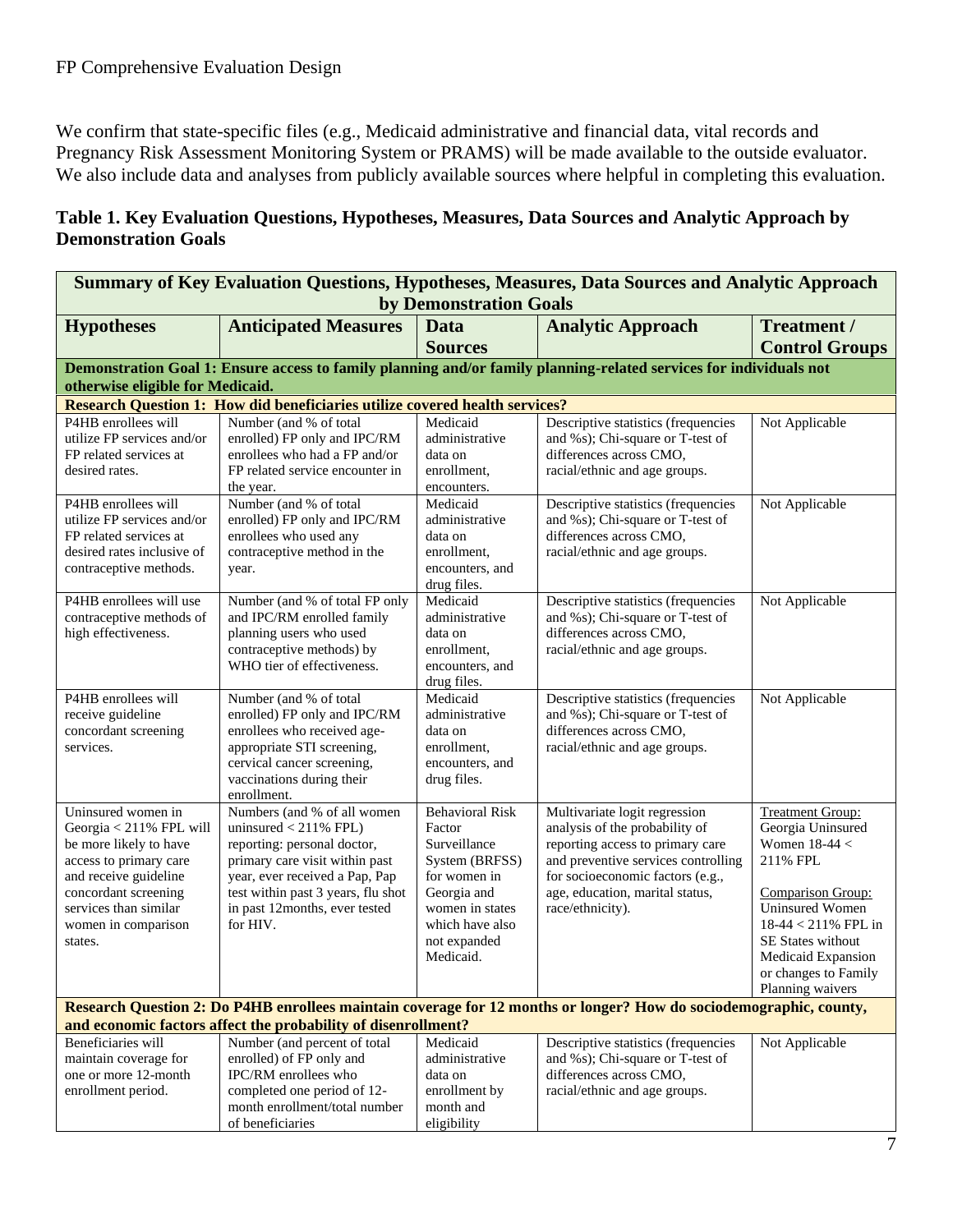|                                                                                                                                                                            |                                                                                                                                                                                                                                                                                     | category.                                                                                                                                                                                                                          |                                                                                                                                                                                                                                                                                                                                                                                                                                        |                                                                                                                                                                                                                                                                                  |
|----------------------------------------------------------------------------------------------------------------------------------------------------------------------------|-------------------------------------------------------------------------------------------------------------------------------------------------------------------------------------------------------------------------------------------------------------------------------------|------------------------------------------------------------------------------------------------------------------------------------------------------------------------------------------------------------------------------------|----------------------------------------------------------------------------------------------------------------------------------------------------------------------------------------------------------------------------------------------------------------------------------------------------------------------------------------------------------------------------------------------------------------------------------------|----------------------------------------------------------------------------------------------------------------------------------------------------------------------------------------------------------------------------------------------------------------------------------|
| Individual<br>sociodemographic,<br>county, economic and<br>enrollment barriers affect<br>probability of<br>disenrollment from<br>P4HB.                                     | Monthly data on enrollment by<br>individual P4HB enrollee.                                                                                                                                                                                                                          | Medicaid<br>administrative<br>data on<br>enrollment by<br>month and<br>eligibility<br>category linked to<br>county level data<br>from Area<br><b>Resource File</b><br>$(ARF)$ and<br>American<br>Community<br>Survey (ACS)<br>data | Multivariate logit regression<br>analysis of the probability of<br>disenrollment controlling for<br>sociodemographic (e.g., age,<br>race/ethnicity) and county level<br>determinants (e.g. employment<br>levels, access to providers,<br>Marketplace premiums, rurality).                                                                                                                                                              | <b>Treatment Group:</b><br>P4HB enrollees who<br>use any P4HB service<br>(by family planning<br>and other service<br>categories) in year<br>Comparison Group:<br>P4HB enrollees who<br>do not use any service<br>(by family planning<br>and other service<br>categories) in year |
|                                                                                                                                                                            |                                                                                                                                                                                                                                                                                     |                                                                                                                                                                                                                                    | Demonstration Goal 2: Improve or maintain health outcomes for the target population because of access to family                                                                                                                                                                                                                                                                                                                        |                                                                                                                                                                                                                                                                                  |
|                                                                                                                                                                            | planning and/or family planning-related services.                                                                                                                                                                                                                                   |                                                                                                                                                                                                                                    |                                                                                                                                                                                                                                                                                                                                                                                                                                        |                                                                                                                                                                                                                                                                                  |
|                                                                                                                                                                            |                                                                                                                                                                                                                                                                                     |                                                                                                                                                                                                                                    | Research Question 3a: Do health outcomes (e.g., severe maternal morbidities) improve among beneficiaries using program                                                                                                                                                                                                                                                                                                                 |                                                                                                                                                                                                                                                                                  |
| services?                                                                                                                                                                  | Rate of severe maternal                                                                                                                                                                                                                                                             | Medicaid                                                                                                                                                                                                                           |                                                                                                                                                                                                                                                                                                                                                                                                                                        |                                                                                                                                                                                                                                                                                  |
| The P4HB program will<br>reduce the rate of severe<br>maternal morbidities in<br>pregnancy among women<br>participating vs. not<br>participating in the FP<br>program.     | morbidity among pregnancies<br>(#/1000) among Medicaid<br>women and those ever vs. never<br>participating in P4HB FP<br>program.                                                                                                                                                    | administrative<br>data on<br>enrollment,<br>encounters linked<br>to hospital<br>discharge data<br>and vital records.                                                                                                               | Descriptive statistics (frequencies<br>and %s); Chi-square or T-test of<br>differences across CMO,<br>racial/ethnic and age groups;<br>regression analysis of participants<br>versus non-participants.                                                                                                                                                                                                                                 | <b>Treatment Group:</b><br>Participants in the FP<br>component<br>Comparison Group:<br>Women eligible for<br>P4HB FP component<br>but not participating                                                                                                                          |
| The P4HB program will                                                                                                                                                      | Rate of severe maternal                                                                                                                                                                                                                                                             | Medicaid                                                                                                                                                                                                                           | Descriptive statistics (frequencies                                                                                                                                                                                                                                                                                                                                                                                                    | <b>Treatment Group:</b>                                                                                                                                                                                                                                                          |
| reduce the rate of severe<br>maternal morbidities in<br>the postpartum period of<br>the index VLBW birth<br>and/or in subsequent<br>pregnancies among<br>IPC/RM enrollees. | morbidity $(\frac{\#}{1,000})$ in the 12<br>months following the index<br>VLBW birth and/or during any<br>subsequent pregnancies to<br>IPC/RM enrolled women.                                                                                                                       | administrative<br>data on<br>enrollment,<br>encounters and<br>hospital discharge<br>data linked to<br>vital records.                                                                                                               | and %s); Chi-square or T-test of<br>differences across CMO,<br>racial/ethnic and age groups;<br>regression analysis of participants<br>versus non-participants.                                                                                                                                                                                                                                                                        | Participants in the<br>IPC/RM component<br>of P4HB<br>Comparison Group:<br>Women eligible for<br>P4HB IPC/RM<br>component but not<br>participating                                                                                                                               |
| Management of chronic<br>conditions among<br>IPC/RM beneficiaries<br>will improve their health.                                                                            | Rate of severe maternal<br>morbidity $(\frac{\#}{1,000})$ in the 12<br>months following the index<br>VLBW birth and/or during any<br>subsequent pregnancies to<br>IPC/RM enrollees with<br>conditions known to impact<br>women's health and/or<br>subsequent pregnancy<br>outcomes. | Medicaid<br>administrative<br>data on<br>enrollment,<br>encounters linked<br>to vital records.                                                                                                                                     | Descriptive statistics (frequencies<br>and %s) of IPC/RM with evidence<br>of complications of pregnancy or<br>chronic health conditions (e.g.,<br>gestational hypertension,<br>gestational diabetes, chronic<br>hypertension, chronic diabetes,<br>mental health conditions,<br>substance use disorders), stratified<br>according to receipt of<br>recommended clinical screenings<br>and follow-up management of<br>these conditions. | Not Applicable                                                                                                                                                                                                                                                                   |
| The P4HB program will<br>increase the percentage of<br>women with a Medicaid<br>paid birth whose next<br>delivery is privately<br>insured.                                 | Number (and % of all<br>subsequent deliveries to P4HB<br>enrollees) in which the payer is<br>private insurance.                                                                                                                                                                     | Medicaid<br>administrative<br>data on<br>enrollment,<br>encounters linked<br>to vital records<br>using the<br>maternal long-ID.                                                                                                    | Descriptive statistics (frequencies<br>and %s); regression analysis of the<br>probability of private insurance in<br>subsequent delivery controlling for<br>socioeconomic factors (e.g., age,<br>education, marital status).                                                                                                                                                                                                           | <b>Treatment Group:</b><br>Medicaid insured<br>Mothers participating<br>in P4HB<br><b>Comparison Group:</b><br>Medicaid insured<br>Mothers eligible for<br>P4HB but not<br>participating                                                                                         |
|                                                                                                                                                                            | <b>Demonstration Goal 3: Reduce Georgia's Medicaid low birth weight (LBW) and VLBW rates.</b>                                                                                                                                                                                       |                                                                                                                                                                                                                                    | Research Question 3b: Do health outcomes (e.g., birth outcomes) improve among beneficiaries using services?                                                                                                                                                                                                                                                                                                                            |                                                                                                                                                                                                                                                                                  |
|                                                                                                                                                                            |                                                                                                                                                                                                                                                                                     |                                                                                                                                                                                                                                    |                                                                                                                                                                                                                                                                                                                                                                                                                                        |                                                                                                                                                                                                                                                                                  |

8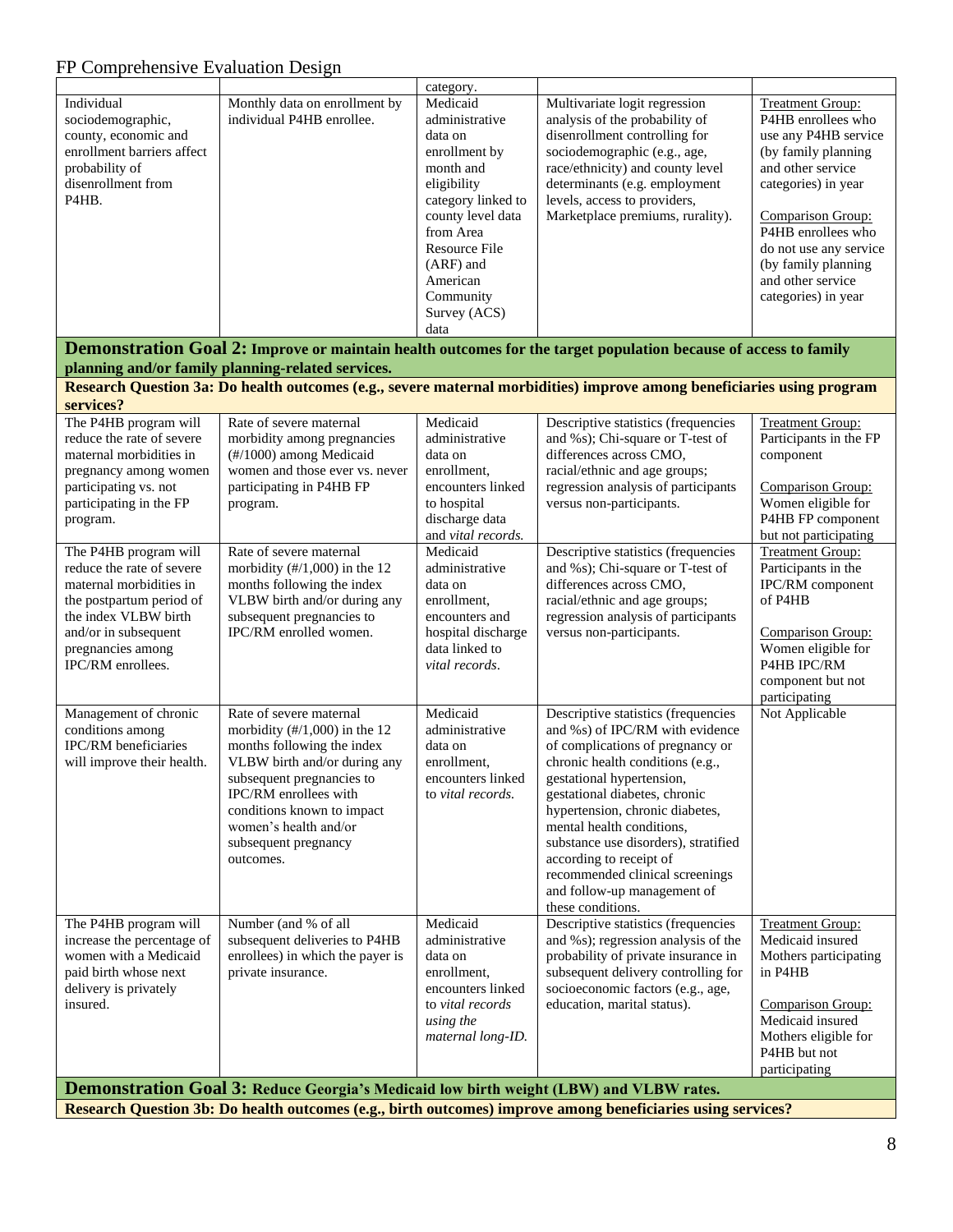| $\mathbf{r}$ $\mathbf{r}$ comprehensive Evaluation Design<br>The P4HB program will<br>increase the rate of full<br>term, healthy birth weight<br>infants among women<br>participating in the FP<br>program and using<br>services.<br>The P4HB program will<br>increase the rate of full<br>term, healthy birth weight<br>infants in subsequent<br>pregnancies among<br>IPC/RM enrollees<br>participating in the<br>program and using<br>services. | Rate (percent) of full-term<br>normal weight birth infants<br>among all Medicaid births and<br>among those to women ever<br>participating in P4HB.<br>Rate (percent) of full term,<br>normal weight birth infants<br>among subsequent deliveries to<br>IPC/RM enrollees. | Medicaid<br>administrative<br>data on<br>enrollment,<br>encounters and<br>drug files linked<br>to vital records.<br>Medicaid<br>administrative<br>data on<br>enrollment,<br>encounters and<br>drug files linked<br>to vital records. | Descriptive statistics (frequencies<br>and %s); Chi-square or T-test of<br>differences across CMO,<br>racial/ethnic and age groups;<br>regression analysis of the<br>probability of healthy birth<br>outcomes controlling for<br>socioeconomic factors (e.g., age,<br>education, marital status, parity)<br>use of family planning services<br>and length of P4Hb enrollment.<br>Descriptive statistics (frequencies<br>and %s); regression analysis of the<br>probability of healthy birth<br>outcomes controlling for<br>socioeconomic factors (e.g., age,<br>education, marital status, parity)<br>use of family planning services<br>and length of P4Hb enrollment. | <b>Treatment Group:</b><br>Women participating<br>in the FP only<br>program postpartum<br>Comparison Group:<br>Women eligible for<br>FP program only<br>program postpartum<br>but not participating<br><b>Treatment Group:</b><br>Medicaid Mothers of<br><b>VLBW</b> infants<br>participating in<br>IPC/RM components<br><b>Comparison Group:</b><br>Medicaid Mothers of<br><b>VLBW</b> infants<br>eligible for IPC/RM                             |
|---------------------------------------------------------------------------------------------------------------------------------------------------------------------------------------------------------------------------------------------------------------------------------------------------------------------------------------------------------------------------------------------------------------------------------------------------|--------------------------------------------------------------------------------------------------------------------------------------------------------------------------------------------------------------------------------------------------------------------------|--------------------------------------------------------------------------------------------------------------------------------------------------------------------------------------------------------------------------------------|-------------------------------------------------------------------------------------------------------------------------------------------------------------------------------------------------------------------------------------------------------------------------------------------------------------------------------------------------------------------------------------------------------------------------------------------------------------------------------------------------------------------------------------------------------------------------------------------------------------------------------------------------------------------------|----------------------------------------------------------------------------------------------------------------------------------------------------------------------------------------------------------------------------------------------------------------------------------------------------------------------------------------------------------------------------------------------------------------------------------------------------|
|                                                                                                                                                                                                                                                                                                                                                                                                                                                   |                                                                                                                                                                                                                                                                          |                                                                                                                                                                                                                                      |                                                                                                                                                                                                                                                                                                                                                                                                                                                                                                                                                                                                                                                                         | components but not<br>participating                                                                                                                                                                                                                                                                                                                                                                                                                |
|                                                                                                                                                                                                                                                                                                                                                                                                                                                   |                                                                                                                                                                                                                                                                          |                                                                                                                                                                                                                                      | Demonstration Goal 4: Reduce the number of unintended pregnancies in Georgia Medicaid.                                                                                                                                                                                                                                                                                                                                                                                                                                                                                                                                                                                  |                                                                                                                                                                                                                                                                                                                                                                                                                                                    |
|                                                                                                                                                                                                                                                                                                                                                                                                                                                   |                                                                                                                                                                                                                                                                          |                                                                                                                                                                                                                                      | Research Q4: Was P4HB associated with a reduction in the share of unintended pregnancies among Medicaid live births?                                                                                                                                                                                                                                                                                                                                                                                                                                                                                                                                                    |                                                                                                                                                                                                                                                                                                                                                                                                                                                    |
| Implementation of P4HB<br>reduced the share of<br>Georgia's Medicaid live<br>births that are unintended<br>pregnancies.                                                                                                                                                                                                                                                                                                                           | Number (and percentage of<br>total births) reported as an<br>unintended pregnancy for<br>women uninsured pre-<br>pregnancy but Medicaid<br>insured at delivery.                                                                                                          | Pregnancy Risk<br>Assessment<br>Monitoring<br>System (PRAMS)<br>survey data for<br>Georgia and<br>comparison states<br>with weighted<br>data as compiled<br>by CDC                                                                   | Updated multivariate regression<br>analysis of the probability of<br>unintended pregnancy among<br>Medicaid insured births in Georgia<br>2018-2019.                                                                                                                                                                                                                                                                                                                                                                                                                                                                                                                     | <b>Treatment Group:</b><br>Births in Georgia<br>among women<br>uninsured pre-<br>pregnancy but<br>Medicaid insured at<br>delivery to proxy<br>those who are eligible<br>for Medicaid<br>pregnancy-related<br>services<br>Comparison Group:<br>Births among women<br>uninsured pre-<br>pregnancy but<br>Medicaid insured at<br>delivery to proxy<br>those who are eligible<br>for Medicaid<br>pregnancy-related<br>services in<br>comparison states |
|                                                                                                                                                                                                                                                                                                                                                                                                                                                   |                                                                                                                                                                                                                                                                          |                                                                                                                                                                                                                                      | Demonstration Goal 5: Reduce Georgia's Medicaid costs by reducing the number of unintended                                                                                                                                                                                                                                                                                                                                                                                                                                                                                                                                                                              |                                                                                                                                                                                                                                                                                                                                                                                                                                                    |
|                                                                                                                                                                                                                                                                                                                                                                                                                                                   |                                                                                                                                                                                                                                                                          |                                                                                                                                                                                                                                      | pregnancies by women who otherwise would be eligible for Medicaid pregnancy-related services.                                                                                                                                                                                                                                                                                                                                                                                                                                                                                                                                                                           |                                                                                                                                                                                                                                                                                                                                                                                                                                                    |
| Implementation of P4HB<br>reduced the costs to the<br>Medicaid program due to<br>reduced unintended<br>pregnancies among<br>women who would have<br>been eligible for Georgia<br>Medicaid if pregnant.                                                                                                                                                                                                                                            | Costs (amounts paid to<br>providers of services) at<br>delivery and during first year of<br>life for births among Medicaid<br>insured women in the Right<br>from the Start (RSM) eligibility<br>category.                                                                | Pregnancy Risk<br>Assessment<br>Monitoring<br>System (PRAMS)<br>survey data for<br>Georgia and<br>Medicaid<br>administrative<br>data on<br>enrollment,<br>encounters and<br>drug files linked<br>to vital records                    | Simulation of costs to Georgia<br>Medicaid 'as if' the estimated<br>difference in unintended<br>pregnancies between Georgia and<br>comparison states found in<br>PRAMS analysis had reduced the<br>number of births to RSM women.                                                                                                                                                                                                                                                                                                                                                                                                                                       | Not Applicable                                                                                                                                                                                                                                                                                                                                                                                                                                     |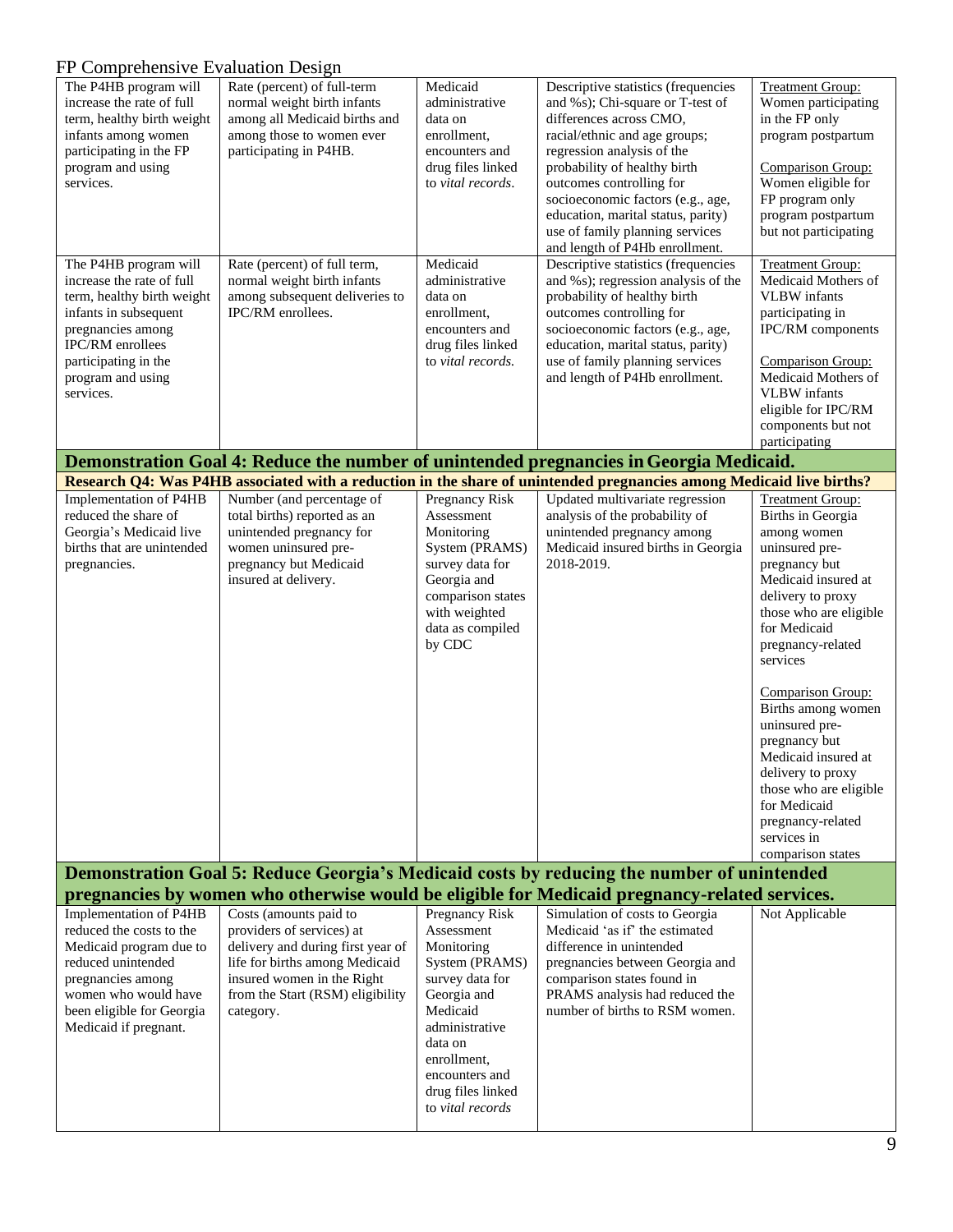| delivered a VLBW baby.                                                                                                                            |                                                                                                                                                                                                                                                                                                                                                                                    |                                                                                                                                                                                      | Demonstration Goal 6: Provide access to IPC services for eligible women who have previously                                                                                                                                                                                                                |                                                                                                                                                                                                                              |  |  |
|---------------------------------------------------------------------------------------------------------------------------------------------------|------------------------------------------------------------------------------------------------------------------------------------------------------------------------------------------------------------------------------------------------------------------------------------------------------------------------------------------------------------------------------------|--------------------------------------------------------------------------------------------------------------------------------------------------------------------------------------|------------------------------------------------------------------------------------------------------------------------------------------------------------------------------------------------------------------------------------------------------------------------------------------------------------|------------------------------------------------------------------------------------------------------------------------------------------------------------------------------------------------------------------------------|--|--|
| Research Questions 5: Is the P4HB program providing the IPC services to IPC and RM only women as originally<br>envisioned?                        |                                                                                                                                                                                                                                                                                                                                                                                    |                                                                                                                                                                                      |                                                                                                                                                                                                                                                                                                            |                                                                                                                                                                                                                              |  |  |
| P4HB enrollees in the<br>IPC/RM component will<br>receive services to<br>manage chronic health<br>conditions.                                     | Number (and % of total<br>enrolled IPC/RM women with<br>diagnoses of chronic conditions<br>known to impact reproductive<br>health and pregnancy outcomes<br>(e.g. chronic or gestational<br>diabetes and hypertension,<br>mental health conditions,<br>substance use disorders)<br>receiving medically appropriate<br>preventive and disease<br>management services<br>postpartum. | Medicaid<br>administrative<br>data on<br>enrollment,<br>encounters and<br>drug files linked<br>to vital records.                                                                     | Descriptive statistics (frequencies<br>and %s); Chi-square or T-test of<br>differences across CMO,<br>racial/ethnic and age groups.                                                                                                                                                                        | Not Applicable                                                                                                                                                                                                               |  |  |
| P4HB enrollees in the<br>IPC/RM component will<br>receive case management<br>and referrals to social<br>support services.                         | Number (and % of total<br>IPC/RM women enrolled)<br>receiving case management,<br>home visits, coordination of<br>services and referrals to<br>community resources/social<br>support services.                                                                                                                                                                                     | Medicaid<br>administrative<br>data on<br>enrollment,<br>encounters linked<br>to vital records<br>and individual file<br>on RM contacts<br>and referrals.                             | Descriptive statistics (frequencies<br>and %s); Chi-square or T-test of<br>differences across CMO,<br>racial/ethnic and age groups.                                                                                                                                                                        | Not Applicable                                                                                                                                                                                                               |  |  |
| P4HB enrollees in the<br>IPC/RM component will<br>receive needed social<br>support services                                                       | Number (and % of total<br>IPC/RM women enrolled)<br>receiving peer<br>support/mentoring and social<br>support services.                                                                                                                                                                                                                                                            | Medicaid<br>administrative<br>data on<br>enrollment,<br>encounters linked<br>to vital records<br>and <i>individual</i> file<br>on receipt of<br>social services in<br>the community. | Descriptive statistics (frequencies<br>and %s); Chi-square or T-test of<br>differences across CMO,<br>racial/ethnic and age groups.                                                                                                                                                                        | Not Applicable                                                                                                                                                                                                               |  |  |
|                                                                                                                                                   | Demonstration Goal 7: Increase child spacing intervals through effective contraceptive use.                                                                                                                                                                                                                                                                                        |                                                                                                                                                                                      |                                                                                                                                                                                                                                                                                                            |                                                                                                                                                                                                                              |  |  |
|                                                                                                                                                   |                                                                                                                                                                                                                                                                                                                                                                                    |                                                                                                                                                                                      | RQ 3c: Do health outcomes (e.g. optimum interpregnancy intervals) improve among beneficiaries using services?                                                                                                                                                                                              |                                                                                                                                                                                                                              |  |  |
| Among FP enrollees who<br>enroll following birth, the<br>P4HB program will<br>increase the percentage<br>with optimum<br>interpregnancy intervals | Number (and % of all<br>subsequent pregnancies to FP<br>enrollees who enrolled post-<br>birth) with an interval of 18<br>months or longer.                                                                                                                                                                                                                                         | Medicaid<br>administrative<br>data on<br>enrollment,<br>encounters and<br>drug files linked<br>to vital records.                                                                     | Descriptive statistics (frequencies<br>and %s); Chi-square or T-test of<br>differences across CMO,<br>racial/ethnic and age groups;<br>regression analysis of participants<br>versus non-participants. Among<br>those participating, regression<br>analysis of users versus non-users<br>of P4HB services. | <b>Treatment Group:</b><br>Participants in the FP<br>only component;<br>within this group,<br>users versus non-users<br>of services<br>Comparison Group:<br>Women eligible for<br>P4HB FP component<br>but not participating |  |  |
| The P4HB program will<br>increase the percentage of<br>IPC/RM enrollees with<br>optimum interpregnancy<br>intervals.                              | Number (and % of all<br>subsequent pregnancies to<br>IPC/RM enrolled) with an<br>interval of 18 months or longer.                                                                                                                                                                                                                                                                  | Medicaid<br>administrative<br>data on<br>enrollment,<br>encounters and<br>drug files linked<br>to vital records.                                                                     | Descriptive statistics (frequencies<br>and %s); Chi-square or T-test of<br>differences across CMO,<br>racial/ethnic and age groups;<br>regression analysis of participants<br>versus non-participants. Among<br>those participating, regression<br>analysis of users versus non-users<br>of P4HB services. | <b>Treatment Group:</b><br>Participants in the<br>P4HB IPC/RM<br>component<br>Comparison Group:<br>Women eligible for<br>P4HB IPC/RM<br>component but not<br>participating                                                   |  |  |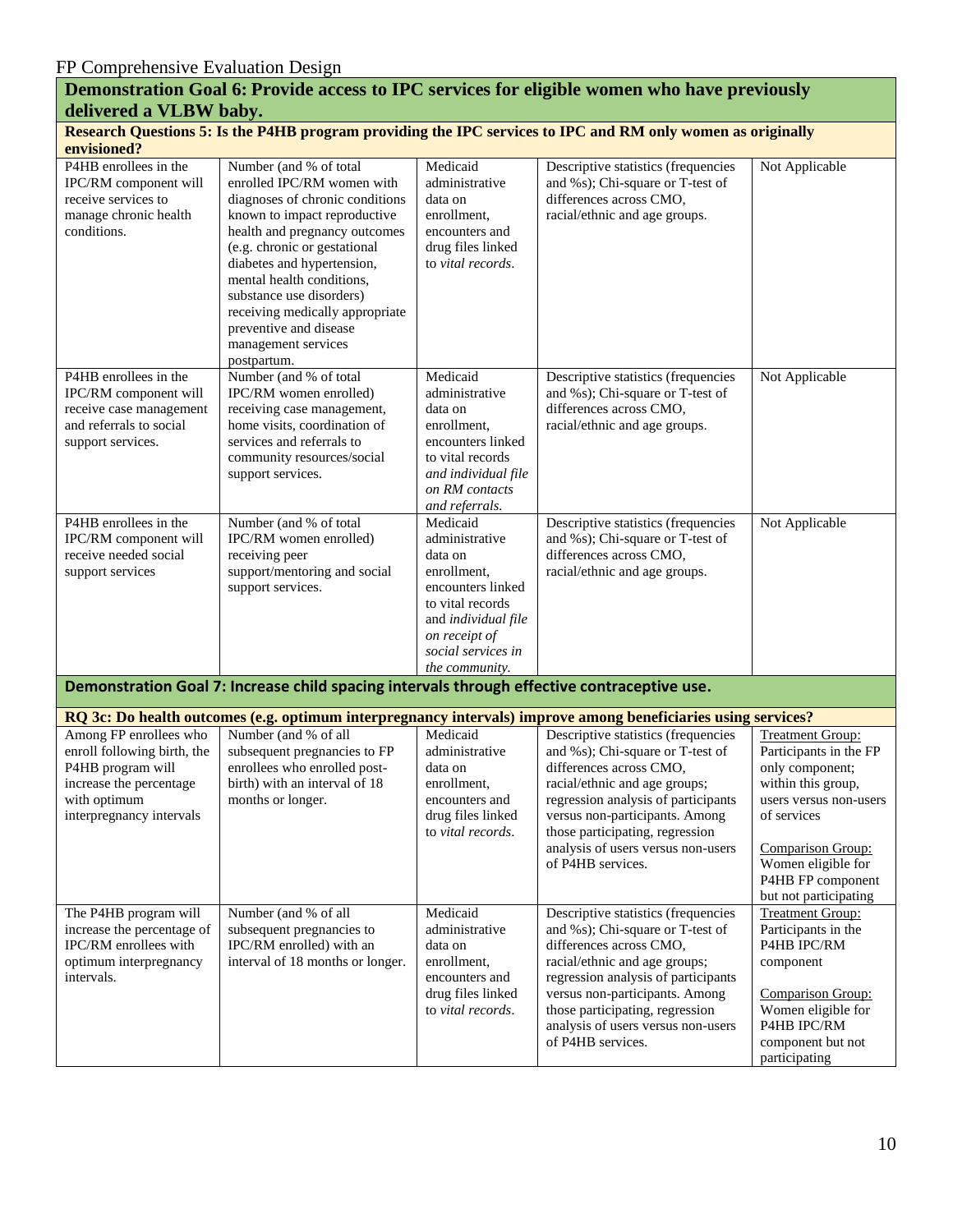### FP Comprehensive Evaluation Design **C. Methodology**

1. Evaluation design: The evaluation design will utilize a post-only assessment with a comparison group for **most** of the outcomes that will be analyzed. The timeframe for the post-only period will begin when the current demonstration period began (September 1, 2019) and will end when the current demonstration period ends (December 31, 2029).

For **selected outcomes** that have not been examined in a previous pre/post analysis, we will test for significant effects from the initial P4HB implementation pre (2008-2010) and post periods (2012-2019). In this analysis we will focus on pre/post analysis of: 1) guideline concordant screening services, and 2) severe maternal morbidities among first and repeat Medicaid pregnancies/deliveries.

2. Data Collection and Sources: The data used in the proposed evaluation will include data collected both retrospectively and prospectively.

**Administrative Data.** Most of the data outlined in the above table for use in the evaluation will be retrospective in nature and come from DCH and its vendor IBM Watson. The latter entity uses the raw claims/enrollment data to create uniform research files for the outside evaluator. Medicaid eligibility and claims data are received annually in August covering claims through June 30 of that year.

These files include all eligibility and delivery claims paid by Medicaid and CHIP and nine months of claims pre-delivery and 12 months post-delivery; all eligibility and claims for infants born to all women whose deliveries were paid by Medicaid and CHIP; crosswalk linking Medicaid ID of mother with Medicaid ID of infant (85% linkage rate); all eligibility and claims for women receiving at least one family planning service; all Medicaid and CHIP eligible females ages 10 through 50; and all eligibility and claims data for all women enrolled in the Medicaid 1115 Demonstration (aid categories 180-183).

Additionally, every November, IBM Watson delivers a crosswalk file that links the mother's Medicaid claims/enrollment data to the prior year's vital records (birth, fetal death) from the Department of Public Health (DPH). The prior year's vital records are also received every November from DPH. Approximately 92% of mothers have a valid Medicaid-vital records link. We treat the vital records as the 'gold standard' in measuring birthweight and hence, reporting on this outcome as well as multivariate analysis of this outcome, will be completed in annual and interim reports.

A new file from DCH will be used to assess the receipt of RM services by IPC and RM only enrollees. This file was updated beginning in 2016 and provides a measure of number of RM contacts/services and referrals to needed social support services. DCH will send a linking ID to the evaluator so that these files can be analyzed in conjunction with the receipt of medically appropriate preventive and disease management services postpartum among IPC/RM women. Initial review of these files indicates a high linkage percentage (~75%) even before aligning the women's enrollment periods between files.

**Survey Data.** In the proposed evaluation, survey data will continue to be collected through a vendor chosen by the CMOs who serve P4HB enrollees.

The outside evaluator will work with DCH to revise the P4HB survey tool such that it maximizes the responses rate (i.e. annual text based surveys) and obtains select qualitative information about P4HB beneficiaries through open-ended questions about recommendations for improvement. The evaluator will analyze weighted survey data on questions which can be summarized quantitatively and will summarize 'themes' from the open-ended questions for reporting in semi-annual reports to CMS.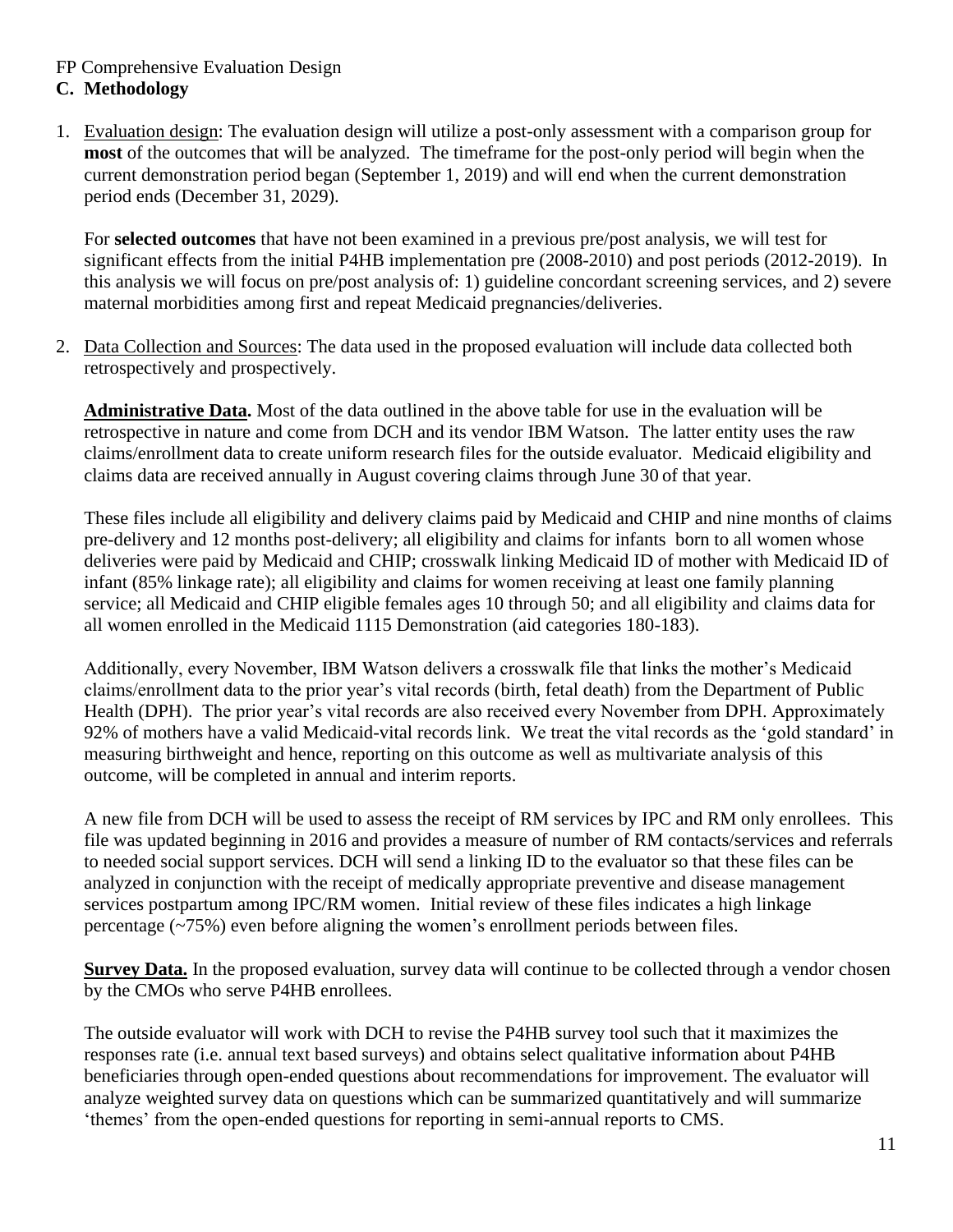**Publicly Available Data.** Publicly available data to be used in the proposed evaluation include: Pregnancy Risk Assessment Monitoring System (PRAMS) data; Behavioral Risk Assessment Monitoring System (BRFSS), American Community Survey (ACS).

Data Analysis Strategy: In the text that follows the analytic methods proposed to address the core research questions enumerated in Table 1 are described. We note that virtually all of the proposed analysis is quantitative in nature.

• **Quantitative Methods:** For each of the evaluation questions, we describe the statistical and analytical methods that will be employed to test for effects of P4HB and changes in those effects over time. The research questions are designed to address key process and outcome measures for the three groups of women affected by access to and use of P4HB covered services. These groups are women enrolled in the: 1) family planning only (FP only); 2) Interpregnancy Care Component (IPC); and 3) Resource Mother only (RM only) components of P4HB.

# **RQ1**: **How did beneficiaries utilize covered health services?**

Data and Analysis: The primary data source of data will be the administrative data on enrollment/claims. Total numbers of users and rates of use of family planning and contraceptive services, receipt of covered primary and preventive care among all enrollees and medically appropriate preventive and disease management among IPC/RM enrollees will be estimated for each demonstration year. Service receipt will include an assessment of enrollees' receipt of guideline-concordant screening services (e.g. STI screening and treatment, vaccinations).

To assess a broader view of access to primary and preventive services we will use data from the BRFSS for uninsured women ages 18 to 44 in Georgia and other states in the Southeast or nation to assess the levels and changes in the level of receipt of preventive care (age-appropriate STI screening and treatment, cervical cancer screening, vaccinations) for uninsured women of reproductive age under 211% FPL in Georgia compared to other states. This analysis will be multivariate and include state and year fixed effects; age; race/ethnicity; education; work status; marital status; household size; health status; and urban/rural county. This analysis will use women in states that have not expanded Medicaid or changed their family planning programs significantly over the years studied as a comparison group of women to those eligible for P4HB in Georgia.

We will test for effect of P4HB pre (2008-2010) and post (2011-2013) its initial implementation. Since the implementation of the Affordable Care Act (ACA) allowed many lower income women otherwise served by Medicaid and P4HB to obtain subsidized insurance through the Marketplace and expanded funding for safety net providers that serve the uninsured, we will also test for changes in the receipt of these preventive services among this group of women post 2014.

### **RQ2: Do P4HB enrollees maintain coverage for 12 months or longer? How do sociodemographic, county, and economic factors affect the probability of disenrollment**?

Data and Analysis: The primary data source will be the administrative data on enrollment for all P4HB enrollees but analysis will be subset to the three enrollee groups in the: 1) family planning only (FP only); 2) Interpregnancy Care Component (IPC); and 3) Resource Mother only (RM only) components of P4HB.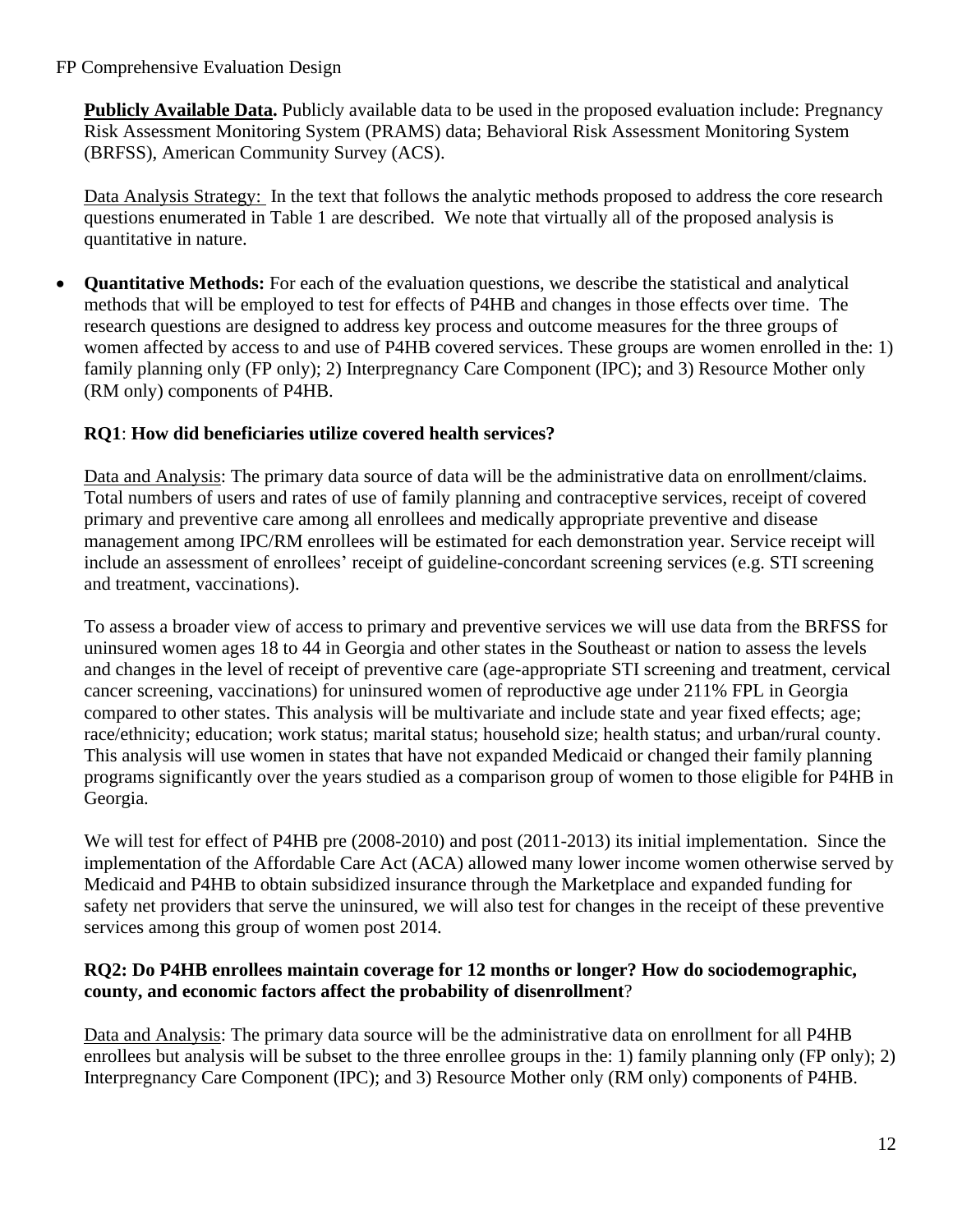We will provide descriptive statistics (frequencies and percentages) of the total and total consecutive months enrolled, percentage enrolled < 12 months and 12-24 months and the distribution of disenrollment by movement to: 1) RSM; 2) LIM or 3) no Medicaid enrollment. We will use Chi-square or T-test of differences across 1) the four CMOs, 2) racial/ethnic and 3) age groups of women within each P4HB component.

We will construct a file of month to month enrollment for women in the family planning only group and estimate proportional Hazard rate models on time to disenrollment or the odds of disenrollment by 12 months and by 24 months. This will be a multivariate model that will incorporate covariates to control for: 1) age; 2) race/ethnicity; 3) user/non-users of P4HB services; 4) CMO; and 5) county characteristics (employment, percent uninsured, poverty, urban/rural). We will present odds ratios in reports and Issue Briefs for DCH as these are more easily interpreted by policymakers.

This type of model will also be estimated for the IPC and separately, the RM only enrollees. Since these women have recently given birth the control variables will include those listed above as well as measures such as: 1) parity; 2) evidence of chronic conditions and 3) use of any (and categories such as primary care, disease management, family planning) services postpartum.

### **RQ3 a, b & c: Do health outcomes (a: severe maternal morbidities; b: birth outcomes; c: optimum interpregnancy intervals) improve among beneficiaries using services?**

Data and Analysis: The primary data source for Research Questions 3 a, b & c will be the administrative data on Medicaid enrollment and claims linked to vital records as well as county level data where available. These analyses are highly interrelated but have been organized under P4HB Goals 2, 4 and 7 in Table 1 and are discussed as separate research questions here.

**Analysis of RQ 3a**. Lower income women entering Medicaid due to pregnancy are at higher risk of poor maternal and infant outcomes. The Right from the Start (RSM) Medicaid eligible women for example, are not eligible pre-pregnancy, often delay prenatal care and due to being lower income may have generally higher health risks. Women in the IPC/RM only component are at increased risk of repeat pregnancies at short intervals and even higher risks of subsequent poor outcomes.

In RQ 3a the dependent variable will be the probability of severe maternal morbidities (SMM) in a pregnancy. SMM are defined based on any one of 21 indicators and corresponding ICD codes which will be found in the claims data for both the FP only and IPC/RM P4HB enrollees. See <https://www.cdc.gov/reproductivehealth/maternalinfanthealth/smm/severe-morbidity-ICD.htm> for further detail on the codes to be used.

Using this outcome measure we will estimate the following type of logistic regression model:

3a) 
$$
y_{it} = \alpha + \beta^1 Part_i + \beta^2 SES_i + \beta^3 CE_i + \beta^4 \tau_i + \varepsilon_{it}
$$

Where  $y_{it}$  represents the outcome of severe maternal morbidity (SMM) for the i<sup>th</sup> woman at time of outcome t (e.g. SMM at delivery). The variable  $Part_i$  is a 0/1 indicator for participation by the i<sup>th</sup> woman in the FP only or IPC/RM only components of P4HB. Among the women in the RSM eligibility category who delivered an infant on Georgia Medicaid in the *post P4HB years* we will identify those who have enrolled/participated in P4HB as a 'treatment' group ( $Part_i = 1$ ) and those not enrolling as a 'control' group ( $Part_i = 0$ ). Similarly, we will use those eligible for and participating in the IPC/RM only components of P4HB as the treatment group and those eligible but not participating, as the control group. The *SES* vector will include age, race/ethnicity, month/year of index birth, parity, and pregnancy complications. We will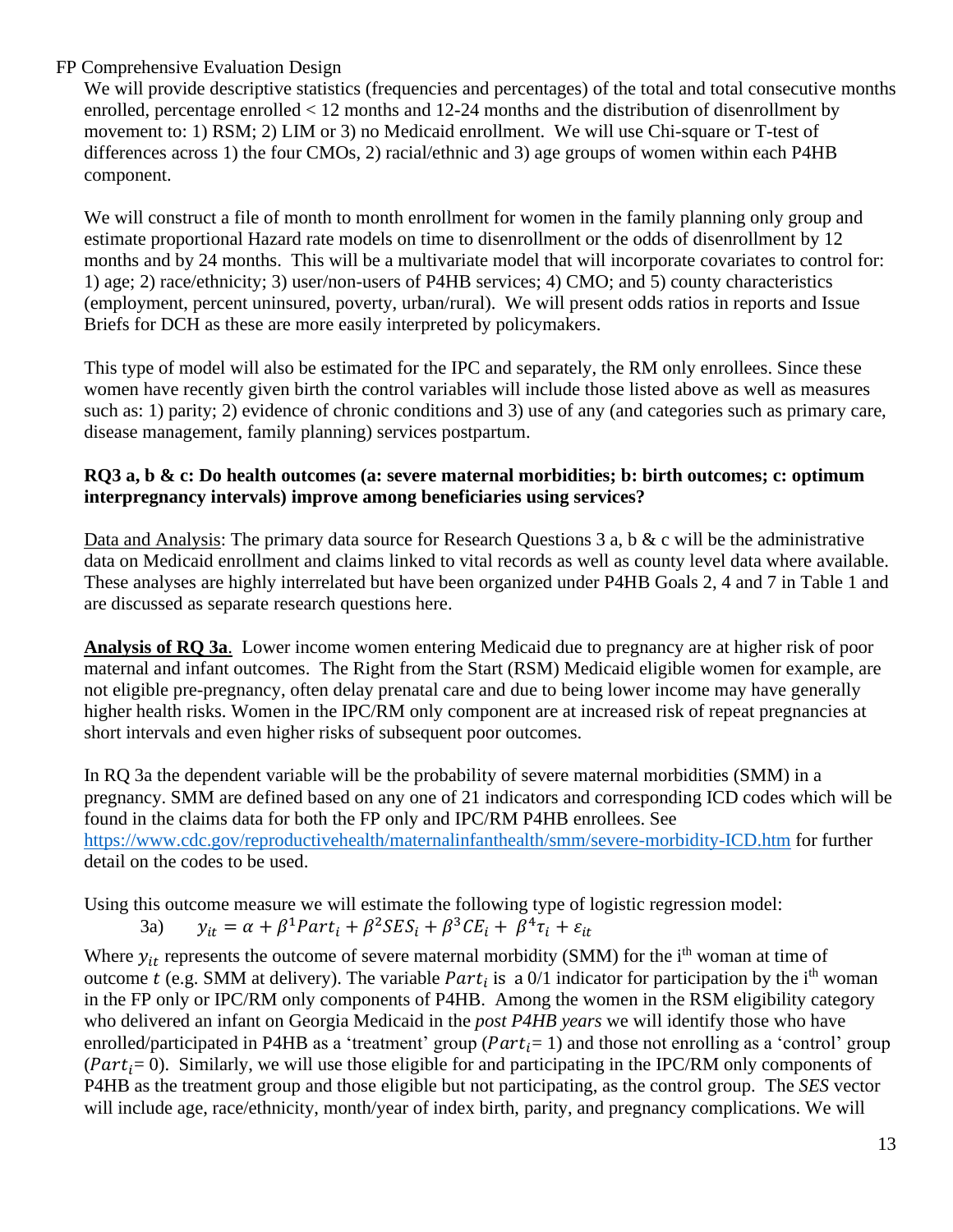also include a *CE* vector of county environment measures (e.g. employment, percent uninsured, and poverty). Since the data are linked to vital records we will test models with a fuller set of demographic and clinical determinants (education, parity, pre-pregnancy chronic conditions) but the samples will be smaller given a linkage rate of ~90-95%. The variable  $\tau_i$  measures the number of months enrolled in the FP only or IPC/RM only components of P4HB.

**Analysis of RQ 3b**. When analyzing the effect of P4HB on birth outcomes we will again use multivariate logistic regression but here the dependent variable is the probability of full term, normal weight live births. We will use multivariate logistic regression to assess the difference in this probability. The generic logistic equation for this analysis is again shown below:

3b) 
$$
y_{it} = \alpha + \beta^1 Part_i + \beta^2 SES_i + \beta^3 CE_i + \beta^4 \tau_i + \varepsilon_{it}
$$

Where  $y_{it}$  represents a live birth for the i<sup>th</sup> woman at time of outcome t (Medicaid paid live birth in month *t*). The variable *Part<sub>i</sub>* is a 0/1 indicator for participation by the i<sup>th</sup> woman in the FP only or IPC/RM only components of P4HB. For the FP only women we will use the comparison group of RSM women who could have participated in P4HB but did not. For the IPC women we will use those with a VLBW infant delivered on Medicaid but not enrolling in IPC and for the RM only group we will use LIM women with a VLBW infant not enrolling in the RM only component of P4HB. Control variables will again include those noted in RQ 3a.

Separate analysis will be completed on those participating and using P4HB services ('treatment') versus those not using P4HB services ('control'). Categories of use (e.g. primary care, family planning, effective contraceptives) and intensity of use (e.g. number of visits or amounts paid) will also be tested.

**Analysis of RQ 3c.** When analyzing the effect of P4HB on optimum interpregnancy intervals we will again use multivariate logistic regression. The dependent variable here is the probability of conceiving within 6, 12 or 18 months after enrollment in, for example, the IPC/RM only component. We will use the generic logistic equation for this analysis as shown below:

3c) 
$$
y_{it} = \alpha + \beta^1 Part_i + \beta^2 SES_i + \beta^3 CE_i + \beta^4 \tau_i + \varepsilon_{it}
$$

Where  $y_{it}$  represents a subsequent pregnancy for the i<sup>th</sup> woman at time of outcome t (e.g. repeat pregnancy at month *t*). The variable *Part<sub>i</sub>* is a 0/1 indicator for participation by the i<sup>th</sup> woman in the IPC/RM only component of P4HB. For the IPC women we will use a comparison group of RSM women with a VLBW infant delivered on Medicaid but not enrolling in IPC and for the RM only group we will use LIM women with a VLBW infant not enrolling in RM only component of P4HB. Control variables will be as presented in RQ 3 a.

Both the IPC/RM women are at increased risk of short interpregnancy intervals. The dependent variable will be the probability of a very short ( $\lt 6$  months) or suboptimum ( $\lt 18$  months) interpregnancy interval. Since these women have recently delivered a VLBW infant the 'start time' for the subsequent outcomes will be the month of their index birth or enrollment in IPC/RM after that index birth. Separate analysis will be completed on those IPC/RM enrolling and using P4HB services ('treatment') versus those enrolling and not using P4HB services ('control'). Here, we will focus on the use of any family planning services and in turn, the use of more effective (Tier 1) contraceptives with a focus on the use of long-acting reversible contraceptives (LARCs).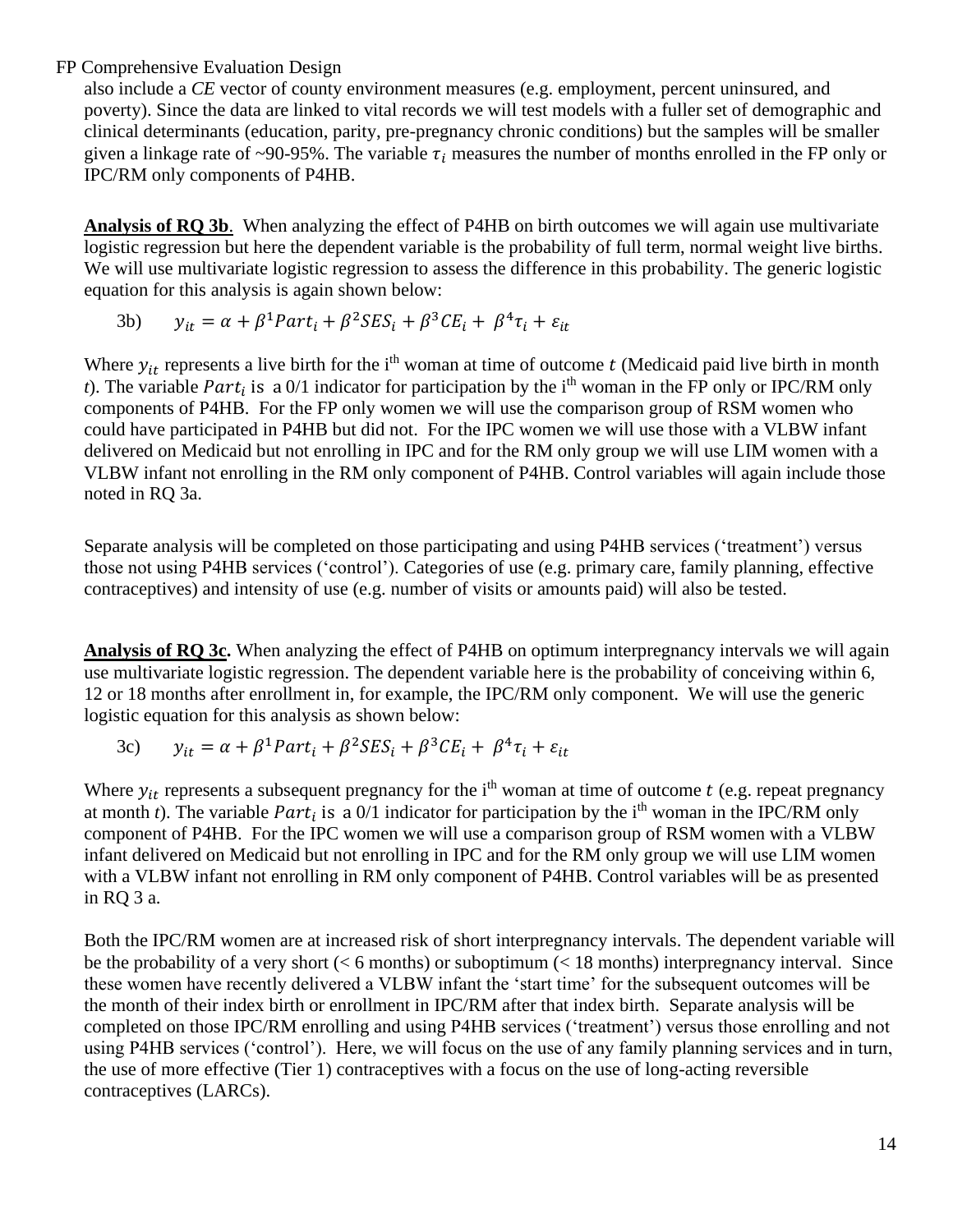If we find a sufficient sample of women in LIM with a VLBW infant prior to P4HB (e.g. 2008-2010) we will test a Pre/Post P4HB indicator  $Post = 1$  and interact this with  $Part<sub>i</sub>$ . This particular model would use an individual fixed-effects and omit demographics.

An additional set of analyses will use the maternal long ID in the linked Medicaid and vital records to analyze whether the probability of any subsequent birth to a P4HB enrollee being Medicaid or private insured. The hypothesis here is that participation in P4HB and receipt of family planning and related services has served to increase the woman's health and ability to plan the timing of their pregnancies such that they are able to remain in the labor force and access to private insurance.

### **RQ4: Was P4HB associated with a reduction in the share of unintended pregnancies among Medicaid live births?**

Data and Analysis: The primary data source will be the Pregnancy Risk Assessment Monitoring System (PRAMS) data available to the outside evaluator through and existing DUA with the CDC. Survey data with appropriate weights are made available for states with adequate response rates (generally greater than 60%).

*Unintended Birth*: Unintended birth is a key outcome of interest that we can only measure with survey data. In prior work we tested the effect of P4HB on several measures of unintended pregnancy/birth. For years 2008-2010, the PRAMS data asked the question: *"Thinking back to just before you got pregnant with your new baby, how did you feel about becoming pregnant?"* and included as possible responses the following options: 1) *I wanted to be pregnant sooner*, 2) *I wanted to be pregnant later*, 3) *I wanted to be pregnant then*, and 4) *I didn't want to be pregnant then or at any time in the future*. In 2012, however, a fifth response choice was added: 5) *I was not sure what I wanted.* We therefore will continue to teste several measures of unintended pregnancy/birth. The first will classify mothers as having an unintended pregnancy/birth if they responded that they were: 1) *unsure what they wanted;* or 2) *were not trying to get pregnant*. With this measure, we will test models excluding mothers who were unsure what they wanted. We with then test models based on whether a mother was trying to get pregnant based on the following question: *When you got pregnant with your new baby, were you trying to get pregnant?*

We previously used data from 2008 through 2013 and used a difference-in-difference method to estimate the effects of P4HB on these outcomes. With this method, changes in the outcomes from the control group are subtracted from those of the treatment group, controlling for any group-specific and time-specific effects that may have altered the outcomes during the study years. We used logistic analysis and controlled for mother's age, race/ethnicity, number of stressors, if the mother drank alcohol three months before her pregnancy, if the mother smoked three months before her pregnancy, number of previous live births, and number of terminations. All regression models included state and year fixed effects and adjusted standard errors for clustering at the state/year level.

In prior analysis of the 2008-2013 data we used a treatment group of mothers in Georgia that were uninsured pre-pregnancy but insured with Medicaid at delivery and the control group includes these women in the control states (Arkansas, Oklahoma, and Maryland). The Georgia PRAMS data were not available to the outside evaluator for years 2014-2017; weighted data are now available for 2018 and more current years from the CDC. We will obtain these data by appending an existing DUA for Georgia and comparison states to assess whether the decrease in unintended pregnancies after the implementation of P4HB continued through the more current period.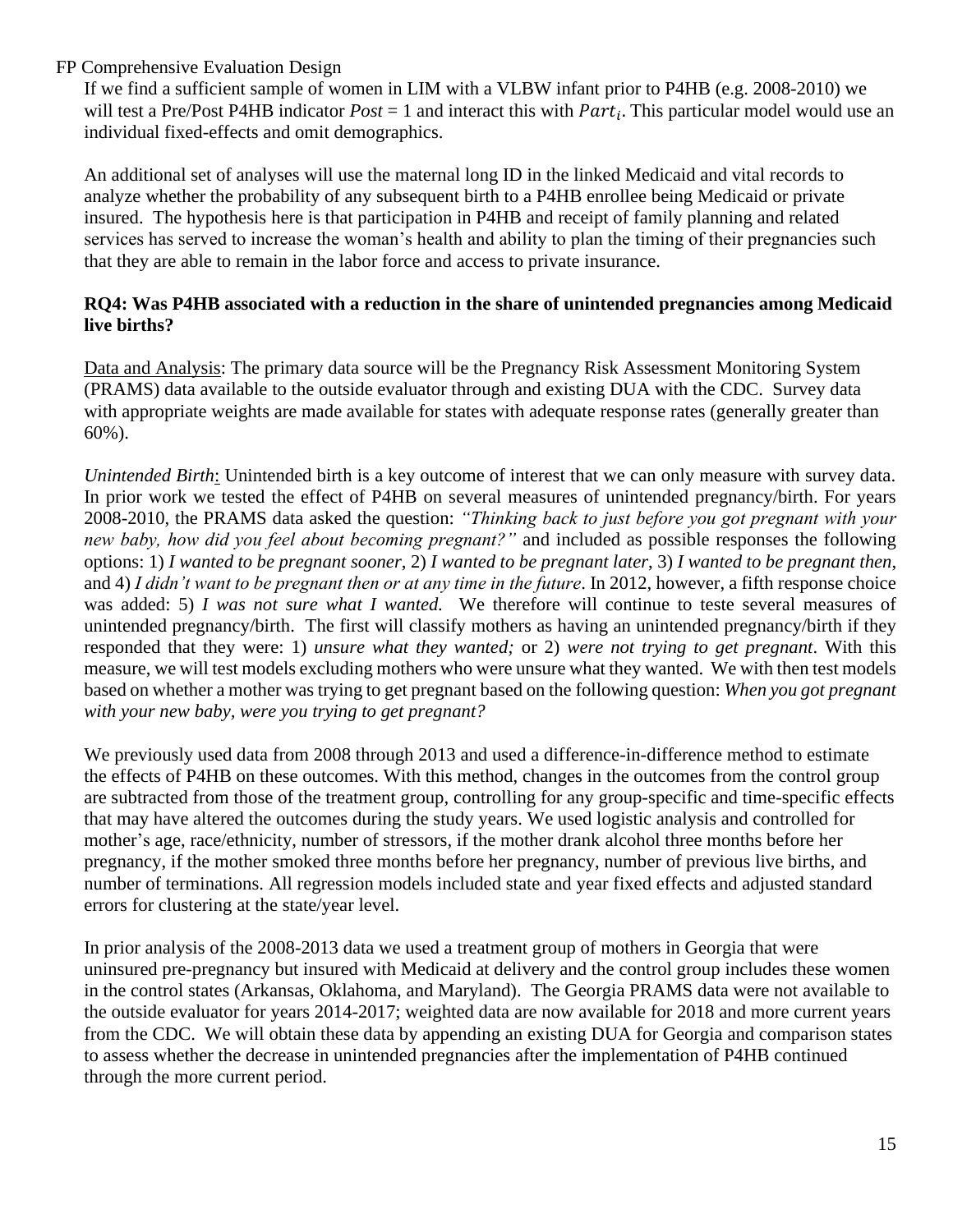# **RQ5: Is the P4HB program providing the IPC services to IPC and RM only women as originally envisioned?**

Data and Analysis: The primary data sources will be the administrative data on Medicaid enrollment and claims as well as a file newly available to the outside evaluator that includes the encrypted Medicaid ID for individual P4HB members who received RM services. After 2016 this file contained individual data on the number and nature of RM contacts, referrals and use of social support services by each woman. Once it is linked to the Medicaid claims/enrollment data we will complete analysis of the 1) use of any services, 2) medically appropriate services and 3) receipt of RM services and referrals.

Total numbers of users and rates of use of non-family planning related covered services (including primary care, dental, and substance use treatment), receipt of covered primary and preventive care among all enrollees and medically appropriate preventive and disease management among IPC/RM enrollees will be estimated for each demonstration year. Service receipt will include an assessment of enrollees' receipt of clinically-indicated screening and follow-up services based on evidence of diagnoses of chronic health conditions (e.g., diabetes, hypertension, substance use disorder) and/or diagnoses of complications of pregnancy (e.g., gestational diabetes, gestational hypertension) in the index pregnancy.

We will provide descriptive statistics (frequencies and percentages) of the total number and type of clinical services utilized for women in the IPC and RM only components overall and according to their chronic health condition/pregnancy complication status. We will use Chi-square or T-test of differences across 1) the four CMOs, 2) racial/ethnic and 3) age groups of women within IPC and RM only components.

Total numbers and rates of use of RM services, including referrals to social support services.

### • **Survey Data and Methods**

The key research question that needs to be addressed with survey data is shown below.

#### **RQ6: Are beneficiaries sufficiently aware of services covered and available providers? Does this result in high levels of satisfaction with the P4HB program?**

**Data:** The evaluation design assumes the CMOs will continue to contract with the previous survey firm to implement a survey aimed at P4HB beneficiaries. The member survey has now been revised and is included in Appendix A. As written, it consists of five composite areas with yes/no responses to approximately 30 statements. There is also one open-ended free-text question for survey respondents to enter their recommendations for how to improve P4HB. The messaging to P4HB members about the first survey will occur July-September 2021. DCH and the CMOs will work collaboratively to determine effective and timely communication to members prior to the actual launch. The survey will be launched October 2021 and every October thereafter. Survey results will be submitted to DCH by the CMOs in December of each year to be summarized in the annual reports due to CMS in March of the following year.

As the outside evaluator we support a sampling design based on 80% power to detect changes over time in the answers to questions related to enrollee access to contraceptives, availability of providers and indicators of satisfaction. We estimate that a sample of approximately 1,500 FP only members will allow detection of a 5 percentage point *increase* in 'started using birth control' and 'able to get preventive care (such as Pap smears) and family planning counseling' with 80% power. This same sample size will allow detection of a 2.5 percentage point *decrease* in 'cannot find a doctor or nurse willing to take P4HB clients' and a 1.5 percentage point *decrease* in 'my P4HB doctor or nurse will not prescribe the birth control method I want'.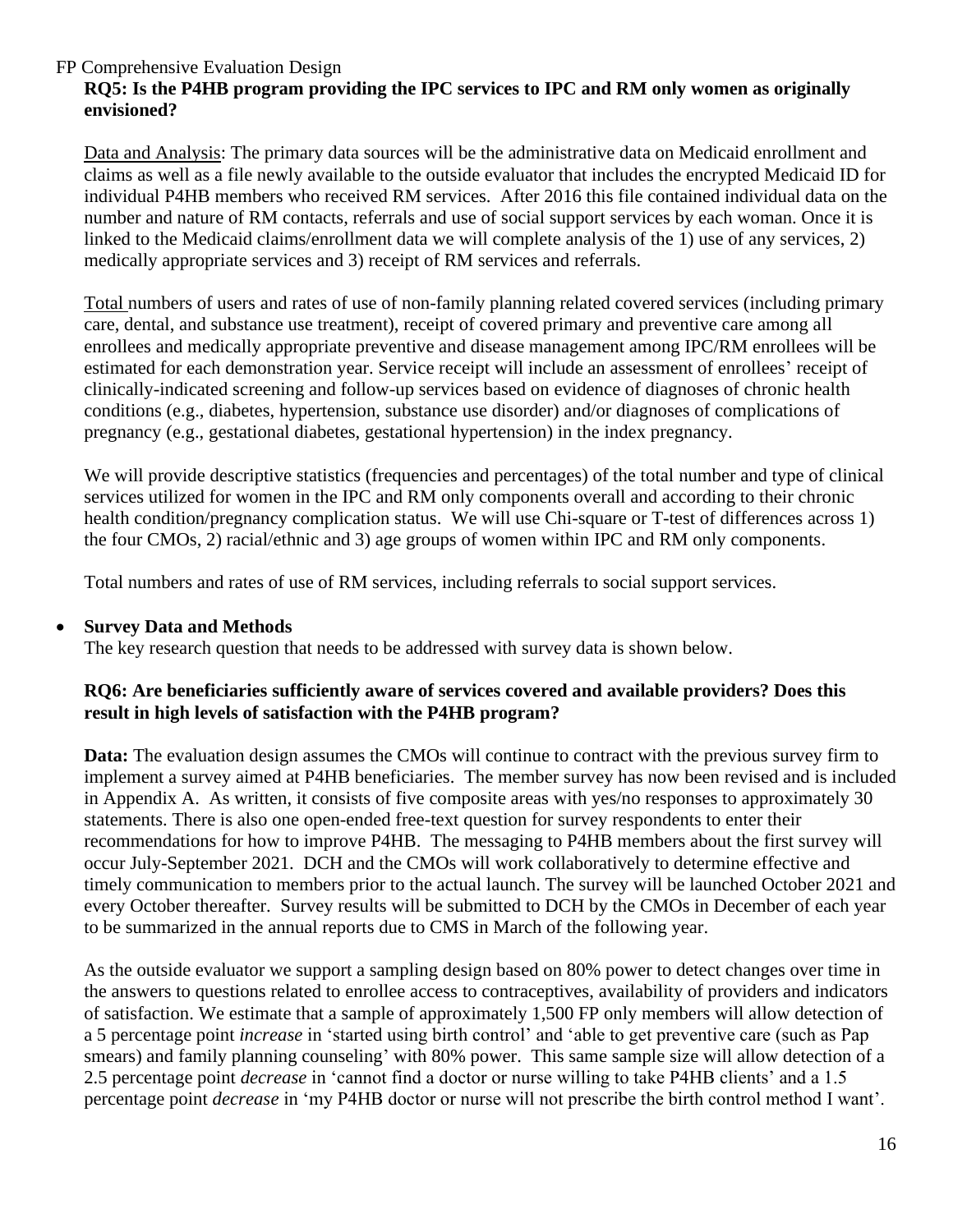To implement this design DCH will ask the CMOs to send a full roster of current enrollees with their 1) contact information 2) eligibility (FP only, IPC/RM only) category and 3) member months to the survey firm. The survey firm will randomly sample 4,000 FP only enrollees from each of the three (as of May 1) CMOs for the survey. All IPC/RM only enrollees in the roster need to be contacted with the survey. A response rate of 12% or higher among the FP only enrollees, or approximately 500 of these enrollees per CMO, will meet the 1,500 estimated sample size noted above. The response rate among the IPC/RM only enrollees needs to be as high as possible.

The vendor will use a mail plus phone/text follow-up (of non-respondents) survey method in order to increase the response rates from where they have been historically. The CMOs have been and will continue to be, fully engaged in this survey design process to ensure operational feasibility and standard deployment of the survey.

**Analysis of RQ6:** The evaluator will be able to analyze weighted survey data on questions which can be summarized quantitatively and will report on themes from a content analysis of the open-ended questions for reporting in semi-annual reports to CMS.

- **Qualitative Methods:** The evaluation design does not include the collection or analysis of qualitative data beyond the addition of an open-ended question to the survey the CMOs will implement through their vendor.
- **Covid-19 Impacts.** We will focus on any needed changes to the methods including the definition of comparison groups that will be helpful in completing the analyses as described in the forgoing table and text. Also, as denoted in the guidance from CMS-[-Implications of COVID-19 for Section 1115](https://nam11.safelinks.protection.outlook.com/?url=https%3A%2F%2Fwww.medicaid.gov%2Fmedicaid%2Fsection-1115-demo%2Fdownloads%2Fevaluation-reports%2F1115-covid19-implications.pdf&data=04%7C01%7Ceadam01%40emory.edu%7Cbe9ff82a06f94c2d950808d8d42cbc45%7Ce004fb9cb0a4424fbcd0322606d5df38%7C0%7C0%7C637492636718044607%7CUnknown%7CTWFpbGZsb3d8eyJWIjoiMC4wLjAwMDAiLCJQIjoiV2luMzIiLCJBTiI6Ik1haWwiLCJXVCI6Mn0%3D%7C1000&sdata=Z6UtK8YkZNfoS8sOx5q%2BzbsjifREBpgj0yKAJi%2FQuro%3D&reserved=0) [Demonstration Evaluations: Considerations for States and Evaluators,](https://nam11.safelinks.protection.outlook.com/?url=https%3A%2F%2Fwww.medicaid.gov%2Fmedicaid%2Fsection-1115-demo%2Fdownloads%2Fevaluation-reports%2F1115-covid19-implications.pdf&data=04%7C01%7Ceadam01%40emory.edu%7Cbe9ff82a06f94c2d950808d8d42cbc45%7Ce004fb9cb0a4424fbcd0322606d5df38%7C0%7C0%7C637492636718044607%7CUnknown%7CTWFpbGZsb3d8eyJWIjoiMC4wLjAwMDAiLCJQIjoiV2luMzIiLCJBTiI6Ik1haWwiLCJXVCI6Mn0%3D%7C1000&sdata=Z6UtK8YkZNfoS8sOx5q%2BzbsjifREBpgj0yKAJi%2FQuro%3D&reserved=0) states must document changes to the implementation of the demonstration caused by the pandemic and note the challenges they create for planned evaluation activities as that information becomes available. We anticipate that both enrollment (timing and duration) as well as service utilization by enrollees could be impacted by the pandemic.

Specifically, while enrollees have been able to remain in P4HB and other categories longer than usual under previous eligibility criteria, utilization of many services usually provided in-person have been curtailed because of delays in accessing services from health care providers and clinics that closed or had limited appointment availability during COVID. As such, we will carefully document the impact of COVID-19 on length of enrollment in the components of P4HB, as well as the potential decline in movement from the RSM eligibility category into P4HB eligibility postpartum related to the COVID -19 extensions, and the utilization of services among enrollees by comparing enrollment and utilization measures during the pandemic to the same measures for the pre-pandemic period. Comparison of the characteristics of newly enrolled P4HB members to the new enrollees in prior periods will be helpful in understanding any changes in the demographic composition of women enrolling in P4HB during COVID-19. Similarly, comparisons of the characteristics of enrolled women who utilize and do not utilize services will be helpful in understanding any disproportionate impact of the pandemic on utilization among enrollees.

From an evaluation perspective, we anticipate that the biggest challenge will be in accounting for differences in the measurement of service utilization and in particular, contraceptive utilization, during the COVID -19 period in relation to pre- and post-pandemic periods. This is important to several of the proposed analyses that use non-participants (non-users of P4HB services among those enrolled) as a comparison group. To begin to address this, we will document the use of additional procedure codes (e.g. for telehealth services) telemedicine service codes (e.g., POS 02 code to indicate a telemedicine service) to measure total (in person and telemedicine) and telemedicine service utilization by P4HB enrollees during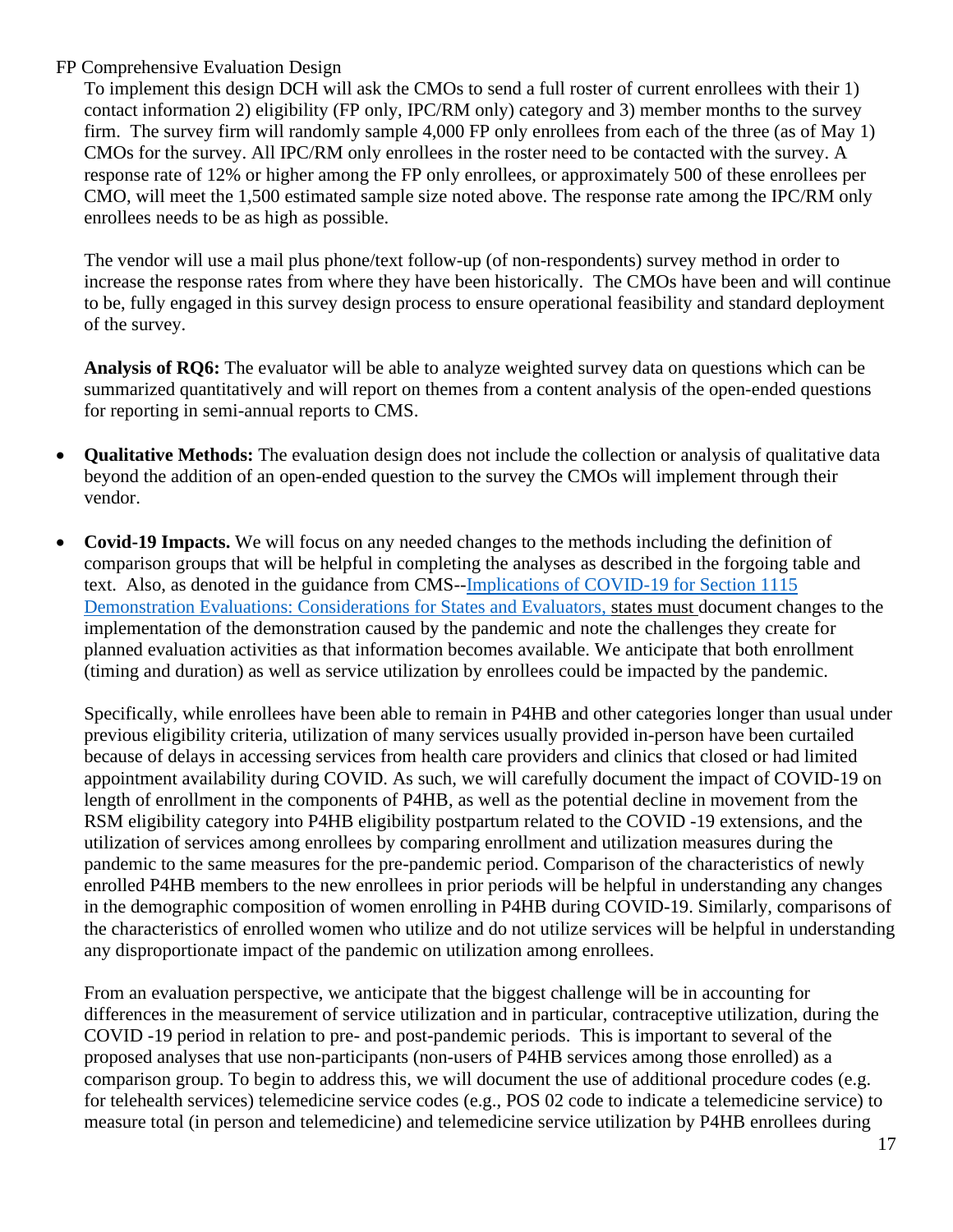the March 2020 through December 31 2021 time period as best as possible.

## **D. Methodological Limitations**

There are several limitations in both the quantitative and qualitative sections of this proposed evaluation design. We address these separately in the following text.

## **Quantitative.**

The proposed design uses quantitative analysis of several databases with the emphasis on the linked Medicaid claims/vital records data. Any analysis of claims data has the limitation that we only observe those services for which providers bill Medicaid through their CMO and are paid for while the woman is enrolled in Medicaid/CHIP and inclusive of the P4HB program. Yet, being able to observe women moving in and out of pregnancy/delivery or in and out of Medicaid coverage provides significant power to the types of analyses proposed here. In the original evaluation design the outside evaluator used a quasi-experimental pre/post design in the analysis of the Medicaid/claims and PRAMS data. Given the maturity of the P4HB program this evaluation design only uses this type of more rigorous analysis for selected outcomes (e.g. severe maternal morbidities) using Medicaid administrative files and for analysis of unintended pregnancies, using the PRAMS data. Most of the analysis proposed here will use a control/comparison group of women to increase the rigor of the analysis. For example, we propose to use women eligible for P4HB but not enrolling as a control/comparison group in several parts of the analysis.

Use of a control/comparison group adds power to the analysis of outcomes in the post-period data and we control for characteristics of the treatment (here, those eligible and participating by enrolling) and control/comparison groups. Yet, there are very likely unobserved characteristics of these two groups that relate to the decision to enroll and/or participate by using services that results in bias. For example, those choosing to participate and, those choosing to participate and use services are either more risk-adverse or more oriented toward healthy behaviors independent of P4HB. If the latter holds, our findings regarding the effects of P4HB will be biased upward.

Finally, we propose to use publicly available data sources (e.g. BRFSS, PRAMS) in parts of the analysis to proxy those women affected by P4HB. While these data provide valuable information on outcomes in other states that can be used to help evaluate the effects of the P4HB program, there are limitations to our ability to identify study populations that are similar to the P4HB eligible and/or enrolled populations. For example, the BRFSS provides data on the rate of screening among uninsured women under 211% FPL in Georgia and comparison states but does not allow us to restrict the sample to citizens. This means we are not truly identifying the group of women eligible for P4HB. If the comparison states have a significantly different (smaller) percentage of non-citizens, the effect of P4HB will likely be biased downward. Similar survey data were successfully used in an analysis of a family planning waiver on preventive care services. [22]

There are also limitations to identifying the group of Medicaid births affected by P4HB in the PRAMS data. In these data we use births to those uninsured pre-pregnancy but insured with Medicaid at delivery; this serves as a proxy for the group of women only eligible for Medicaid when pregnant. However, if some women who would have been eligible as low-income parents (LIM in Georgia) do not enroll until they are pregnant, they will be included along with those who are only eligible when pregnant. These women are likely a small percentage of those enrolling during pregnancy, but they are lower income and more likely citizens than those only eligible/enrolling when pregnant or at delivery. Yet, the PRAMS data are the only source of data on births resulting from unintended pregnancy by state and over time. They have been successfully used to evaluate family planning waivers<sup> $23$ </sup> using a target population as defined here which should largely reflect the targeted P4HB eligible population.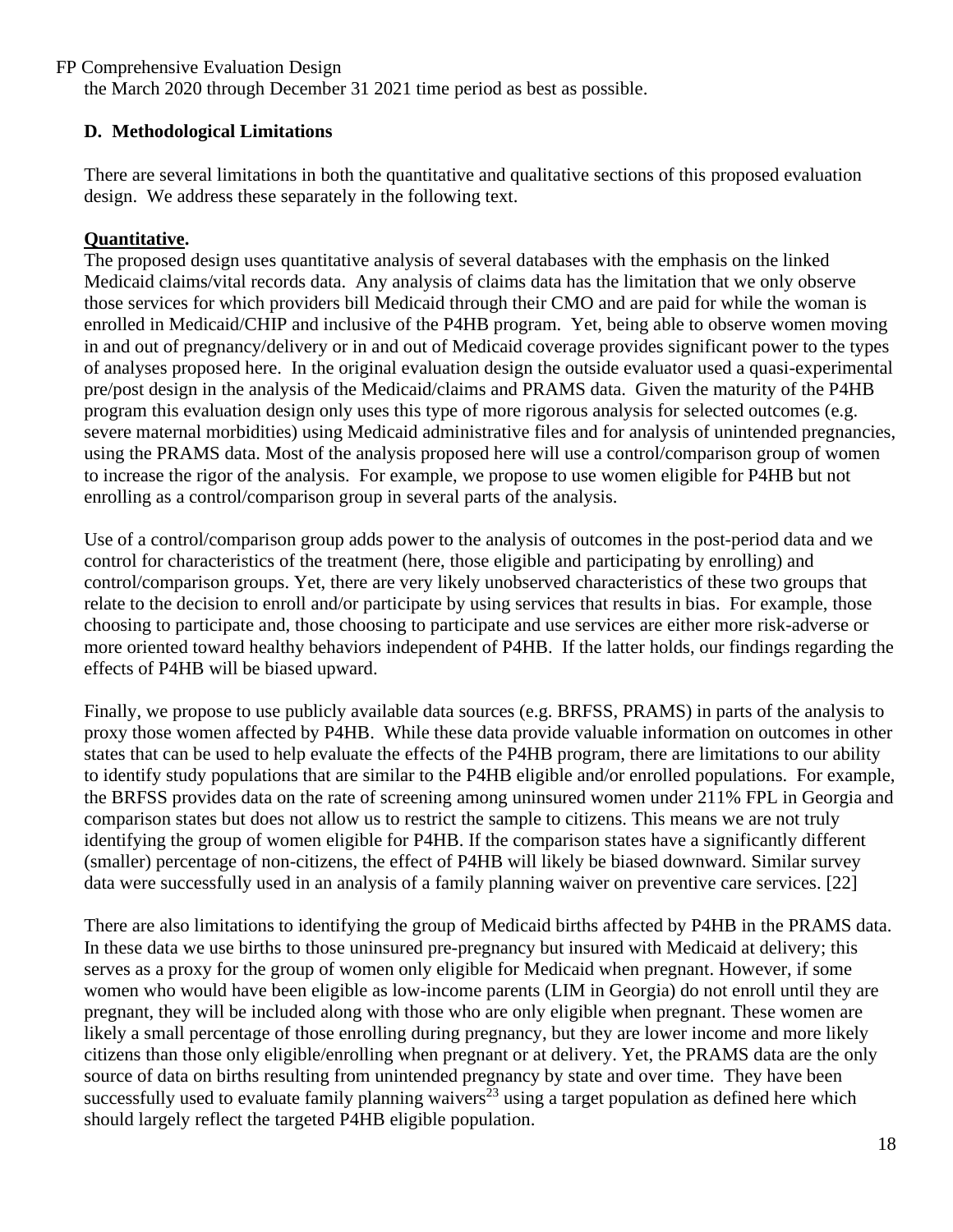# **Qualitative.**

The survey has historically been limited to quantifiable measures of P4HB enrollees' knowledge of and experiences with the program. Hence, the outside evaluator has not had rich, contextual information to explain the respondents' answers as would be possible if we were to include a full range of qualitative data collection methods in the evaluation. For example, with the prior survey results, we were not able to solicit ideas and recommendations for improving the P4HB program. Qualitative methods, such as focus groups or interviews, would allow for such detailed information that may better inform the continual monitoring and quality improvement efforts needed to evaluate P4HB. This evaluation design includes a revision to the survey instrument to include an open-ended question that could illicit some contextual information. The outside evaluator, as noted earlier, will work with DCH to influence the sample design and the desired response rates.

# **E. Milestones for Evaluation Activity**

**Milestones.** The proposed research questions and analysis include a series of descriptive and multivariate analyses on previously used as well as new, outcome measures. Since developing and evaluating new measures (e.g. severe maternal morbidities) will take more time than other analysis such as enrollment and birth outcomes they will be presented in later interim reports as detailed in **Table 2** below.

## **Table 2. Milestones in Evaluation Activity under STCs for P4HB Renewal Period September 1, 2019 through December 31, 2029**

| <b>Report</b>                                                                                 | Content                                                                                                                                | <b>Data Sources</b>                                                                                             | <b>Years of Data</b>              | <b>Due Date</b>      |
|-----------------------------------------------------------------------------------------------|----------------------------------------------------------------------------------------------------------------------------------------|-----------------------------------------------------------------------------------------------------------------|-----------------------------------|----------------------|
| <b>Summative</b><br><b>Evaluation Report for</b><br><b>Previous Approval</b><br><b>Period</b> | <b>Results of Quasi-Experimental Analysis</b><br>of Outcomes pre and post Initial<br>Implementation of P4HB                            | <b>Administrative Medicaid Claims</b><br>and Linked Vital Records Data.                                         | January 2011-<br>December<br>2019 | Completed            |
| 2019 Annual<br><b>Monitoring Report</b>                                                       | Analysis of Enrollment Patterns, Use of<br>Family Planning and Postpartum<br>Services, Repeat Pregnancies and Birth<br><b>Outcomes</b> | <b>Administrative Medicaid Claims</b><br>and Linked Vital Records Data.                                         | January 2018-<br>December<br>2019 | Completed            |
| 2022 Draft Interim<br><b>Evaluation Report</b><br>(Years 1-2)                                 | Results of Analysis of Research<br>Questions 1, 2, 4 & 5. Analysis of<br>Enrollee Surveys (RQ6)                                        | <b>Administrative Medicaid Claims</b><br>and Linked Vital Records Data,<br>BRFSS, PRAMS and Enrollee<br>Surveys | January 2020-<br>December<br>2021 | December 31.<br>2022 |
| 2025 Draft Interim<br><b>Evaluation Report</b><br>(Years 1-5)                                 | Updates to Research Questions 1,2 and<br>Research Questions 3a, b &c. Analysis<br>of Enrollee Surveys (RQ6)                            | Administrative Medicaid Claims<br>and Linked Vital Records Data<br>and Enrollee Surveys                         | January 2020-<br>December<br>2024 | December 31.<br>2025 |
| 2028 Draft Interim<br><b>Evaluation Report</b><br>(Years 1-8)                                 | Updates to Research Questions 1, 2 and<br>3b and Research Question 5. Analysis of<br>Enrollee Surveys (RQ6)                            | Administrative Medicaid Claims<br>and Linked Vital Records Data<br>and Enrollee Surveys                         | January 2020-<br>December<br>2028 | December 31.<br>2028 |
| <b>Summative</b><br><b>Evaluation Report for</b><br><b>Renewal Period Years</b><br>$1 - 10$   | Summary of findings from Research<br>Questions 1-6, Budget Neutrality,<br><b>Biennial Surveys and CMO Reports</b>                      | <b>Administrative Medicaid Claims</b><br>and Linked Vital Records Data,<br>BRFSS, PRAMS and Enrollee<br>Surveys | January 2020-<br>December<br>2029 | July 1, 2031         |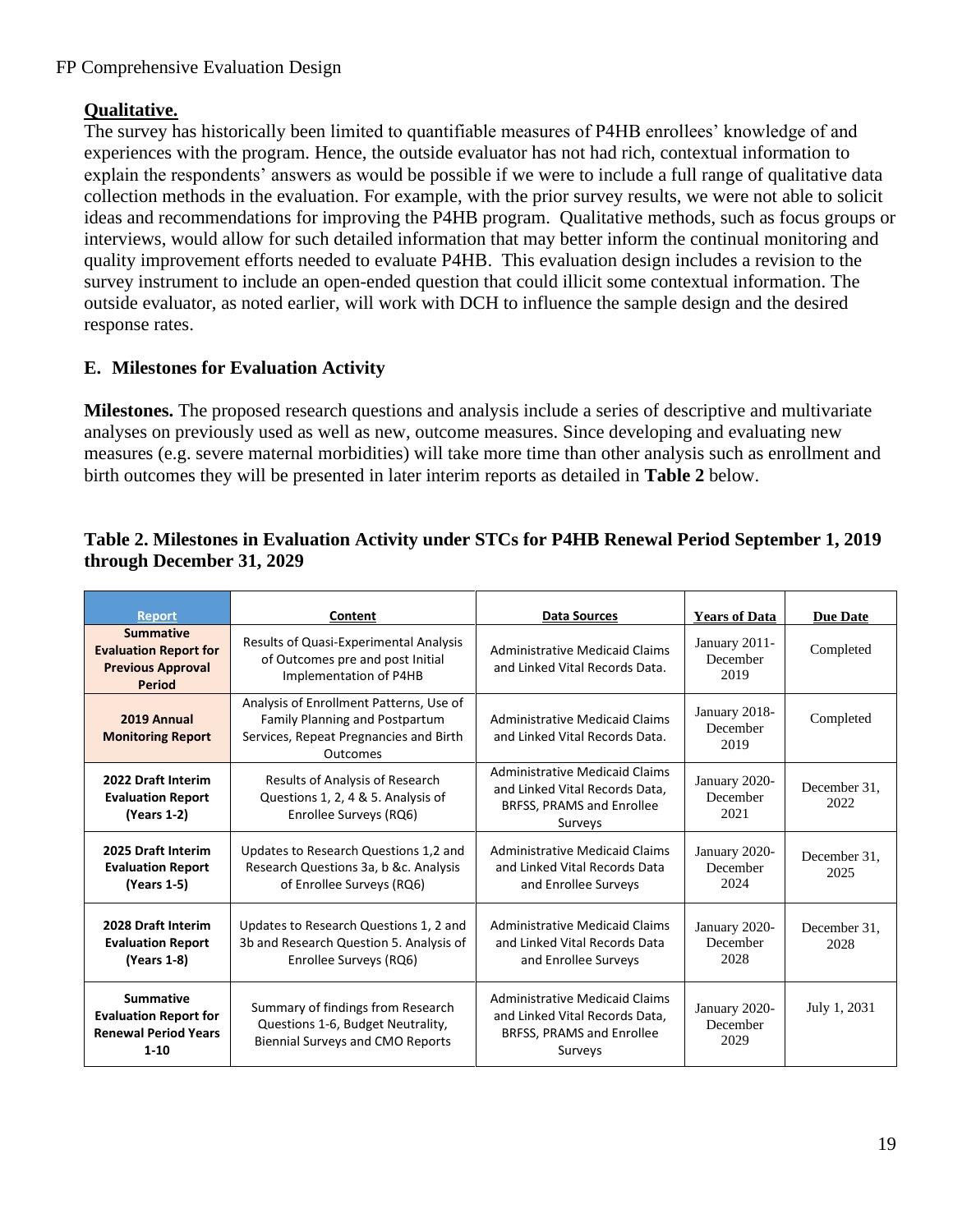The first major milestones were the submission of the summative evaluation and annual monitoring reports for the previous approval period for P4HB (January1, 2011 – August 31, 2019). The summative report reflected the original evaluation design which was quasi-experimental in nature and included data from 2008, prior to the implementation of P4HB through December 31, 2019. The annual monitoring report included analysis of enrollment patterns, use of services and outcomes during the January - December 2019 period.

Major milestones during the renewal period include three interim reports in 2022, 2025 and 2028 as noted. The first in 2022, will report on the analysis of research questions 1, 2, 4 and 5. These analyses will use administrative data for years 2020 and 2021 as well as secondary data from the BRFSS and PRAMS for the years noted earlier. Results from the enrollee survey in 2021 will also be included.

The 2025 interim report will include updates where possible (e.g. PRAMS data), to results from research questions in the 2022 interim report. The BRFSS analysis will not be updated. The analysis in this report will focus on results of the three components of research question 3. These analyses are multivariate in nature and will use data on outcomes through December 2024. Results from the annual enrollee surveys will also be included. This will include tests on significant changes in enrollees' awareness of covered services, available providers, and satisfaction with the program from the annual 2021 through 2023 surveys.

The 2028 interim report will include updates where possible, to prior results from research questions in the 2022 and 2025 interim reports. It will include analysis of research question 5 using the newly available files on RM visits, referral and use of social support services in the community. Once linked to the administrative data on use of health care services and maternal health/outcomes this analysis will shed important information on how well this unique component of P4HB is being implemented and in turn, how it affects women's health. These analyses involve new linking and analytic processes and will use data on outcomes through December 2027. Results from the enrollee surveys through 2025 will be included in this interim report. This will add to our understanding of significant changes 2021-2025 in enrollees' awareness of covered services, available providers, and satisfaction with P4HB.

The summative report for the full renewal period, due 18 months after the end of the renewal period, will use data through December 2029. This report will provide a summary of findings from all six research questions, the annual enrollee surveys and CMO reports previously summarized in the semi-annual and annual reports.

**F. Independent Contractor:** The state plans to continue to use Emory University, Rollins School of Public Health (RSPH) as the outside evaluator in this renewal period. This entity has been the evaluator since the initiation of P4HB and hence, can seamlessly continue the evaluation work under an existing data use agreement with the Department of Community Health (DCH) and the Department of Public Health (DPH) in Georgia. Their simplified budget for each annual period from 2021 through 2031 is shown below in **Table 3.** The summative report for the full ten-year renewal period is due 18 months after the end of this period in December 2029 and hence, falls in 2031. Budget is included for the last six months of 2031 for the evaluator to help with report documentation, reports to the legislator, final Issue Briefs, etc. The major budget categories shown in the budget are: 1) Data Cleaning and Programming; 2) Survey 3) Analysis & Report Preparation; 4) Project Management.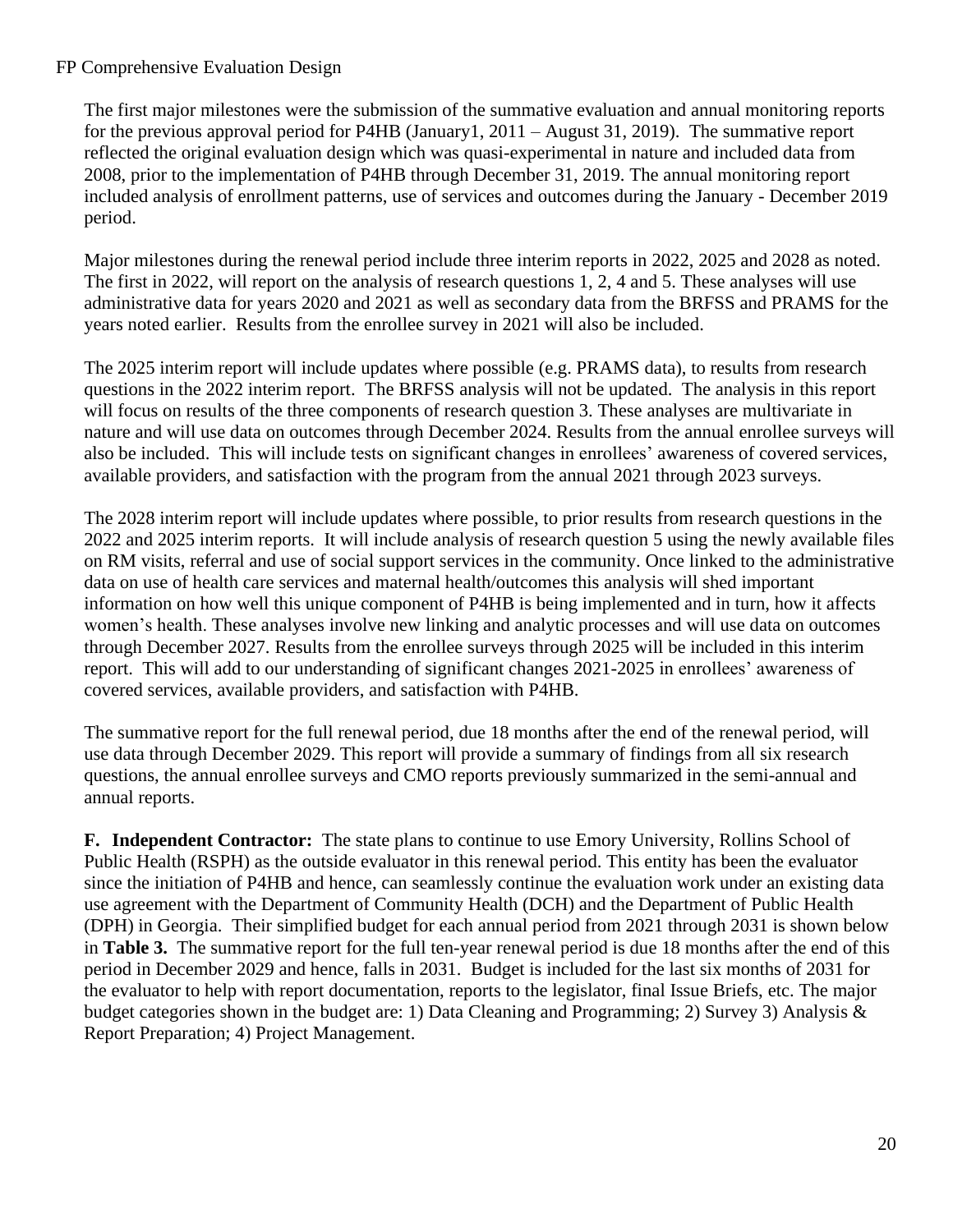|                                       |           |           |           | ີ<br>ີ    |           |           |           |           |           |           |           |
|---------------------------------------|-----------|-----------|-----------|-----------|-----------|-----------|-----------|-----------|-----------|-----------|-----------|
| Budget<br>Categories                  | 2021      | 2022      | 2023      | 2024      | 2025      | 2026      | 2027      | 2028      | 2029      | 2030      | 2031      |
| Data<br>Cleaning and<br>Programming   | \$65,793  | \$68,560  | \$80,069  | \$74,446  | \$77,917  | \$81,383  | \$84,422  | \$85,347  | \$90,810  | \$94,222  | \$104,658 |
| Survey                                | \$19,577  | \$12,540  | \$21,255  | \$13,617  | \$23,081  | \$14,976  | \$24,704  | \$24,462  | \$26,164  | \$26,456  | \$27,568  |
| Analysis and<br>Report<br>Preparation | \$155,664 | \$197,661 | \$169,030 | \$193,654 | \$216,810 | \$202,875 | \$202,204 | \$231,764 | \$215,093 | \$223,322 | \$225,982 |
| Project<br>Management                 | \$14,042  | \$14,632  | \$15,246  | \$15,888  | \$16,898  | \$17,609  | \$18,348  | \$17.139  | \$19.518  | \$20,338  | \$21,152  |
| <b>Total Direct</b><br><b>Costs</b>   | \$255,076 | \$293,393 | \$285,600 | \$297,605 | \$334,706 | \$316,843 | \$329,678 | \$358,712 | \$351,585 | \$364,338 | \$379,360 |

**Table 3. Annual Direct Costs for Evaluator Staff by Budget Categories and Calendar Year**

**Data Cleaning and Programming:** External evaluator activities for this task include receipt of multiple files of administrative data on enrollment, claims/encounters, drug files, provider files and multiple stategenerated reports on enrollment. In addition, quarterly reports from the CMOs are received as well as financial reports on capitated payments to P4HB CMOs. Along with the administrative data, a crosswalk is received that allows the evaluator to link Medicaid mother/baby records to vital records. Vital records include all live birth and stillborn records. These various files are used for the reports required in the renewal period, preparation of the series of reports required under the new STCs and for the variables used in the analysis addressing research questions 1-5. An average of 866 hours annually for this task are estimated across all ten years and an average 833 hours in 2022, 2025 and 2028 are estimated when interim reports are due.

**Survey**: The state will direct the CMOs to implement enrollee surveys on an annual basis as noted earlier. The evaluation budget includes staff time to assist DCH in evaluating the sampling design and implementation of the survey through the firm hired by the CMOs. Staff time is also included for the analysis of weighted survey data and 'themes' obtained from open-ended questions. An average of 289 hours annually for this task are estimated across all ten years but an average 276 hours in 2022, 2025 and 2028 are estimated when interim reports are due.

**Analysis and Report Preparation:** A large amount of staff time is devoted to the development of analytic files to be used in statistical and regression-based analyses. Developing and cross-checking definitions of variables used for process and outcome measures included in the reporting process requires significant staff time especially for the proposed multivariate analyses. More staff time has been budgeted for those years in which Interim reports are due [2022, 2025 and 2028]. An average of 1496 hours annually for this task are estimated across all ten years but an average 1793 hours in 2022, 2025 and 2028 are estimated when interim reports are due.

**Project Management:** The budget also includes 104 hours annually for the overall management of the evaluation and reporting process. Management tasks will largely include meetings, phone calls and other tasks to assure coordination of efforts to complete analysis and produce the scheduled reports in a timely manner.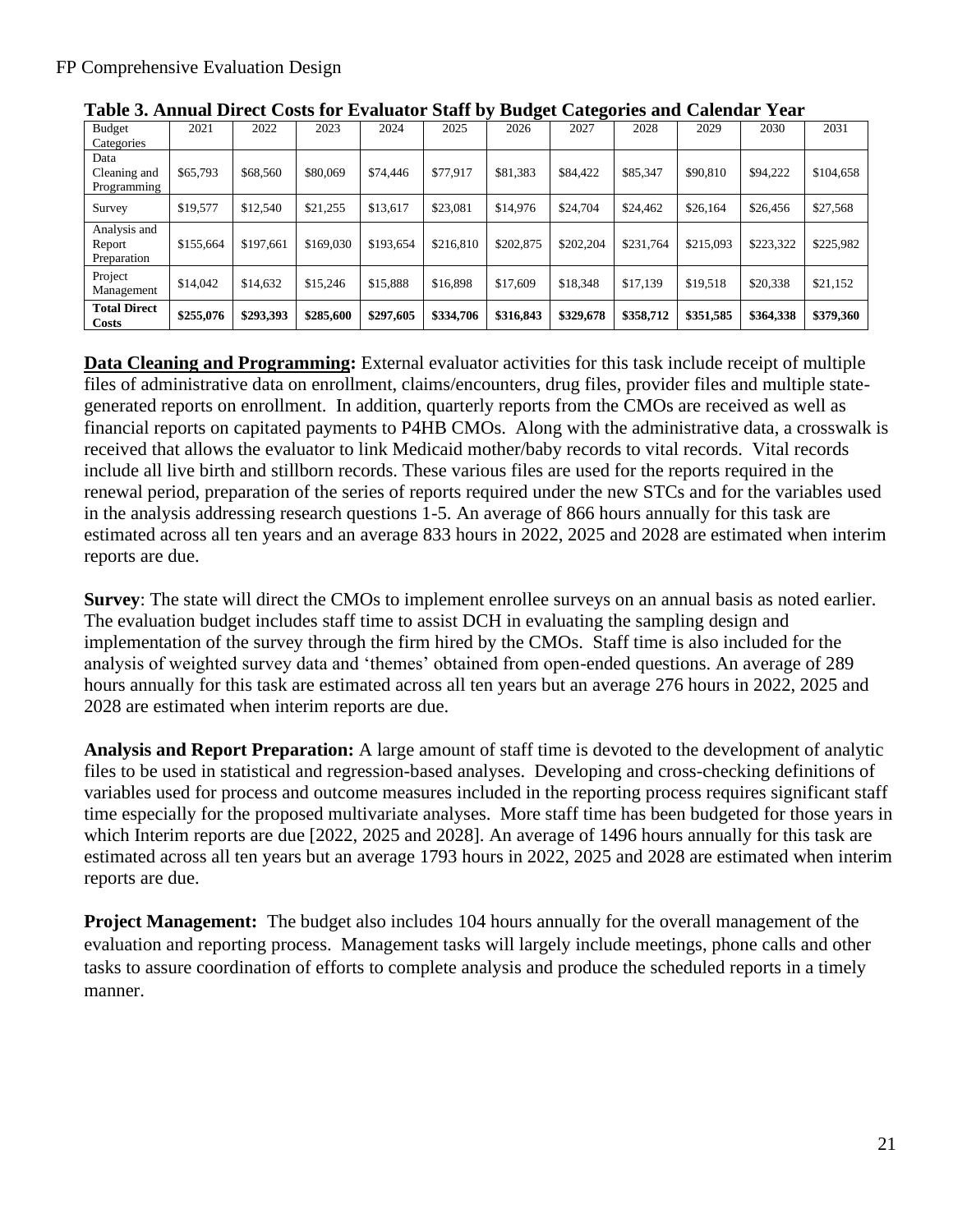## FP Comprehensive Evaluation Design **REFERENCES**

1. Guttmacher Institute. Fact Sheet: Contraceptive Use in the United States. (July 2018) Available at: https://www.guttmacher.org/sites/default/files/factsheet/fb\_contr\_use\_0.pdf.

2. Sonfield, A., et al. (2011).The Public Costs of Births Resulting from Unintended Pregnancies: National and State-Level Estimates. Perspectives on Sexual and Reproductive Health. 43(2): p. 94-102.

3. Monea, E. and A. Thomas. (2011). Unintended Pregnancy and Taxpayer Spending*.* Perspectives on Sexual and Reproductive Health. 43(2): p. 88-93.

4. White, K., S.B. Teal, and J.E. Potter. (2015). Contraception after delivery and short interpregnancy intervals among women in the United States*.* Obstetrics and Gynecology. 125(6): p. 1471.

5. Kost, K., L.B. Finer, and S. Singh. (2012). Variation in State Unintended Pregnancy Rates In the United States. Perspectives on Sexual and Reproductive Health. 44(1): p. 57–64.

6. Culwell, K.R. and J. Feinglass. (2007). The Association of Health Insurance with Use of Prescription Contraceptives*.* Perspectives on Sexual and Reproductive Health: 39(4): p. 22-230.

7. Johnston, E.M. and E.K. Adams. (2017). State Prescription Contraception Insurance Mandates: Effects on Unintended Births. Health Services Research. 52(6 Part 1): p. 1970-1995.

8. See:https://www.healthypeople.gov/2020/topics-objectives/topic/family-planning

9. Finer, L.B. and M.R. Zolna, Declines in Unintended Pregnancy in the United States, 2008-2011*.* (2016) New England Journal of Medicine. 374(9): p. 843-52.

10. Department of Health and Human Services (DHSS), Centers for Medicare & Medicaid Services (CMS). Family Planning Services Option and New Benefit Rules for Benchmark Plans. SMDL#10-013 ACA#4. (July 2, 2010) Available at: <https://www.medicaid.gov/federal-policy-guidance/downloads/smd10013>

11. Alan Guttmacher Instiute (AGI): [https://www.guttmacher.org/state-policy/explore/medicaid-family](https://www.guttmacher.org/state-policy/explore/medicaid-family-planning-eligibility-expansions)[planning-eligibility-expansions.](https://www.guttmacher.org/state-policy/explore/medicaid-family-planning-eligibility-expansions)

12. Teal, S. B. (2014). Postpartum contraception: optimizing interpregnancy intervals. *Contraception, 89*(6), 487-488. doi:10.1016/j.contraception.2014.04.013

13. Zapata, L. B., Murtaza, S., Whiteman, M. K., Jamieson, D. J., Robbins, C. L., Marchbanks, P. A., Curtis, K. M. (2015). Contraceptive counseling and postpartum contraceptive use. *American Journal of Obstetrics & Gynecology, 212*(2), 171. e171-171. e178.

14.Gemmill, A., & Lindberg, L. D. (2013). Short interpregnancy intervals in the United States. *Obstetrics and gynecology, 122*(1), 64.

15. Rigsby, D., Macones, G., & Driscoll, D. (1998). Risk factors for rapid repeat pregnancy among adolescent mothers: a review of the literature. *Journal of Pediatric and Adolescent Gynecology, 11*(3), 115-126.

16. Rodriguez, M. I., Evans, M., & Espey, E. (2014). Advocating for immediate postpartum LARC: increasing access, improving outcomes, and decreasing cost. *Contraception, 90*(5), 468-471.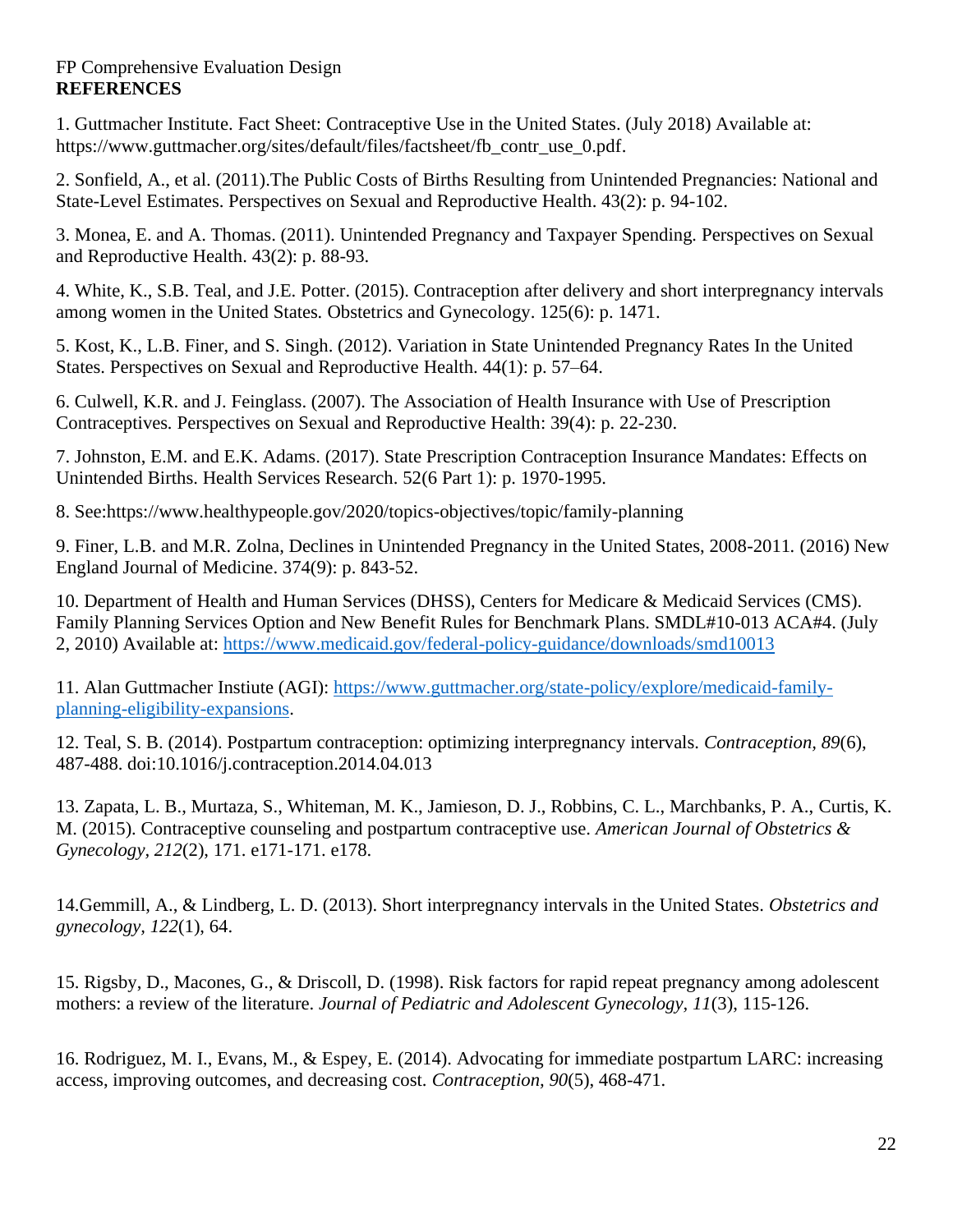17. Obstetric Care Consensus No 8: Interpregnancy Care. (January 2019). American College of Obstetricians and Gynecologists. Obstetrics and Gynecology:133 (1): e51-e72 doi: 10.1097/AOG.0000000000003025

18. Kendig S, Keats JP, Hoffman MC, Kay, LB, Miller ES et al. (March 2017) Consensus Bundle on Maternal Mental Health", Obstetrics and Gynecology: 129(3): 422-430. doi: 10.1097/AOG.00000000000001902

19. Ranji L, Gomez I and A Saiganicoff. (May 2019) Expanding Postpartum Medicaid Coverage. Issue Brief, Kaiser Family Foundation (FKFF) Available at: [https://www.kff.org/womens-health-policy/issue](https://www.kff.org/womens-health-policy/issue-brief/expanding-postpartum-medicaid-coverage/)[brief/expanding-postpartum-medicaid-coverage/](https://www.kff.org/womens-health-policy/issue-brief/expanding-postpartum-medicaid-coverage/)

20. McMorrow, S, Johnston, E.M. and W. T. Thomas. (2019) State-by-State Health Insurance Coverage among Women of Reproductive Age in 2017. Georgia data available at: <https://www.urban.org/sites/default/files/factsheet-uninsured-women-ga.pdf>

21. Andersen RM. (1995) Revisiting the Behavioral Model and Access to Medical Care: Does it Matter? Journal of Health and Social Behavior, 36: 1-10.

22. Adams EK, Galactionova K, Kenney GM. Medicaid Family Planning Waivers in 3 States Did They Reduce Unwanted Births? *Inq J Health Care Organ Provis Financ*. 2015; 52:46958015588915. doi:10.1177/0046958015588915.